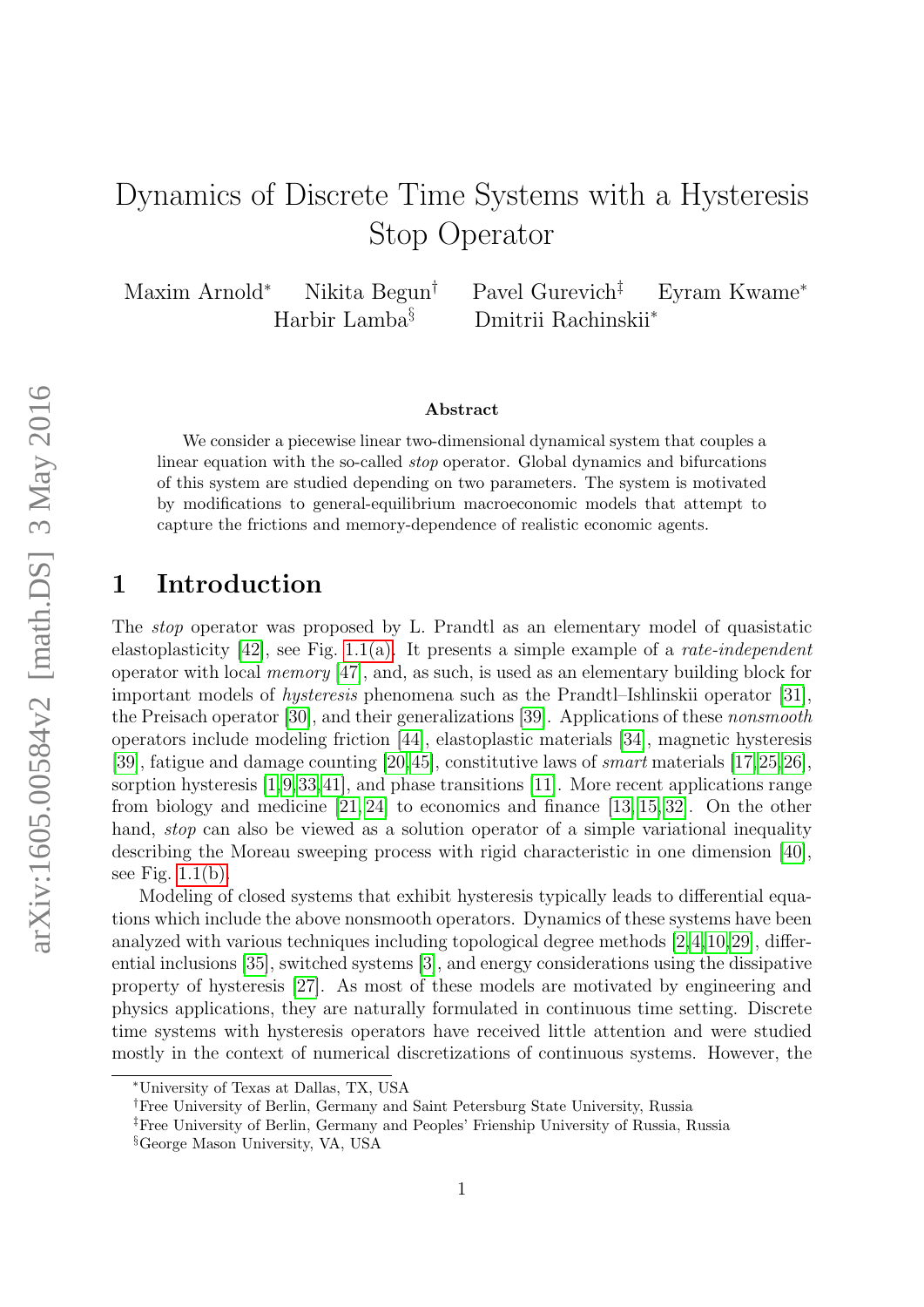<span id="page-1-0"></span>

Figure 1.1: Interpretations of the stop operator. (a): Schematic of the Prandtl's model of quasi-static elastoplasticity: the box is not moving unless the absolute value of the force s of the ideal spring reaches the maximal value  $\rho$  of friction. (b): Schematic of the Moreau sweeping process with rigid characteristic in one dimension. The position  $x$ of the center of the outer frame is the input; the relative position s of the center of the frame with respect to the center of the box is the output. The frame moves and drags the box.

discrete time modeling is typical for certain applications, e.g., in economics, and one can expect that discrete time models motivated by such applications can exhibit interesting dynamical scenarios when nonsmooth hysteresis terms are included.

In this paper, we consider an example of a simple discrete time system which consists of a linear scalar equation coupled with the one-dimensional stop operator. This system can be equivalently written as a two-dimensional piecewise linear map. It has multiple equilibrium points which form a segment in the phase space. We present analysis of global dynamics and bifurcations depending on two parameters. In particular, the global attractor can consist of two semi-stable equilibrium points, a segment of stable equilibrium points, a segment of unstable equilibrium points, a 2-periodic orbit, a 2-periodic orbit and two semi-stable equilibrium points, and, in a critical case, a two-dimensional set of equilibrium and 2-periodic points. For a certain open set of parameter values, the system possesses infinitely many unstable periodic orbits.

The paper is organized as follows. In the next section, we present the main results. In Section [3,](#page-5-0) a motivating economics example is discussed. In a standard setting of a general-equilibrium macroeconomic model, we propose modeling stickiness in agent's expectations by the play operator dual to the stop. This leads us to a four-dimensional system containing the *stop* operator, and we present a few numerical examples of its dynamics. The two-dimensional system discussed in Section [2](#page-1-1) can be considered as a simple prototype counterpart of this higher dimensional economic model. The last section contains the proofs.

# <span id="page-1-1"></span>2 Main results

Let  $s_0 \in [-1,1]$  and let  $\{x_n\}, n \in \mathbb{N}_0$ , be a real-valued sequence. The *stop* operator S maps a pair  $s_0$ ,  $\{x_n\}$  to a sequence defined by the formula

$$
s_{n+1} = \Phi(s_n + x_{n+1} - x_n), \quad n \in \mathbb{N}_0,
$$

where

<span id="page-1-2"></span>
$$
\Phi(\tau) = \begin{cases}\n-1 & \text{if } \tau < -1, \\
\tau & \text{if } |\tau| \le 1, \\
1 & \text{if } \tau > 1,\n\end{cases}
$$
\n(2.1)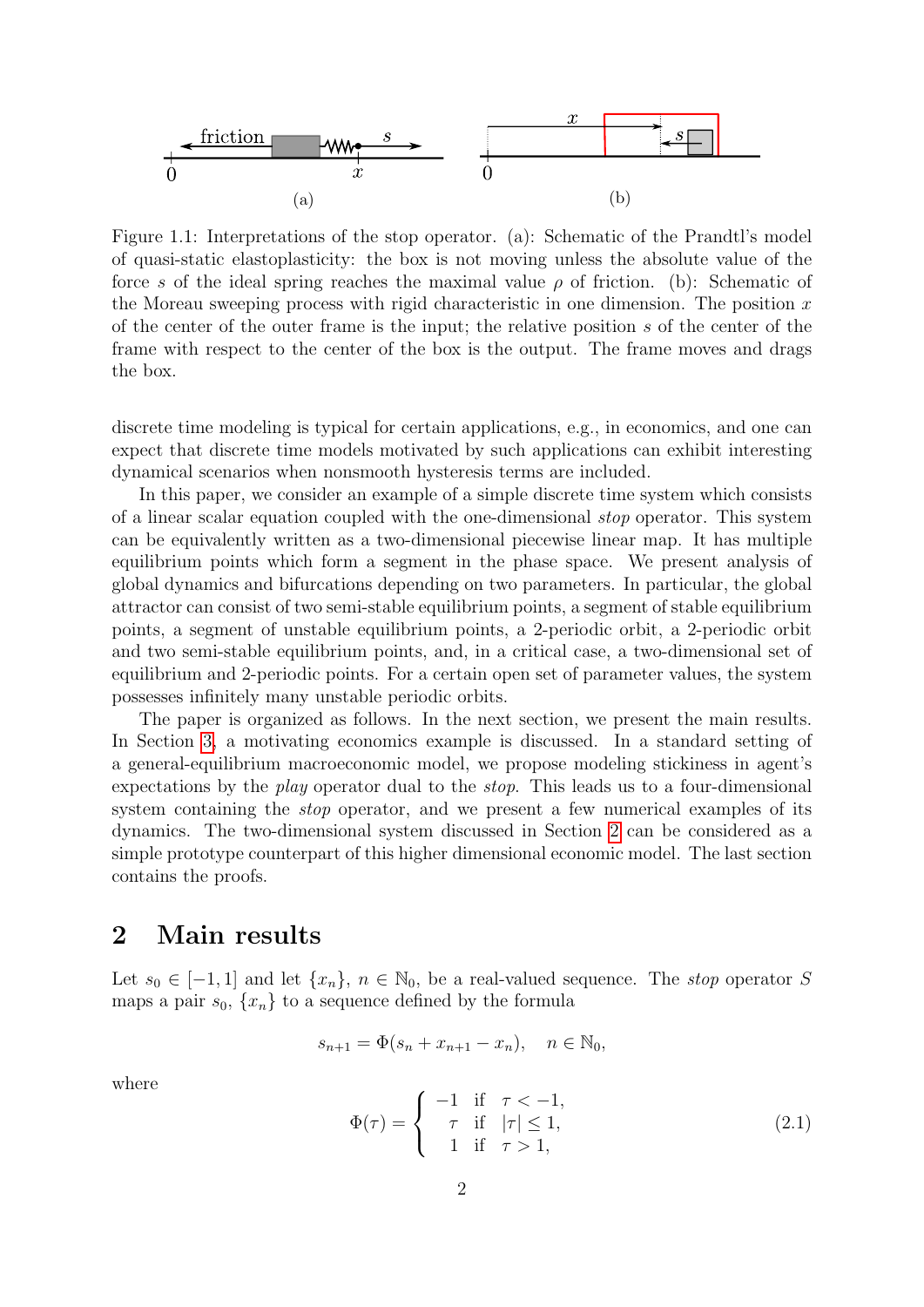see Fig. [2.1\(a\).](#page-2-0) Here  $s_0$  is called the initial state,  $\{x_n\}$  is called the input, and  $\{s_n\}$  is called the output (or, the variable state) of the stop operator. The operator that maps the pair  $s_0$ ,  $\{x_n\}$  to the sequence  $\{x_n - s_n\}$  is called the *play* operator (see Fig. [2.1\(b\)\)](#page-2-0).

<span id="page-2-0"></span>

Figure 2.1: Interpretations of the stop and play operators. (a): An example of the input-output sequence of the stop operator:  $(0, 0) = (x_0, s_0), (x_1, s_1), (x_2, 1), (x_3, s_3),$  $(x_4, -1)$ ,  $(x_5, s_5)$ . (b): An example of the input-output sequence of the play operator:  $(0, 0) = (x_0, p_0), (x_1, p_0), (x_2, p_2), (x_3, p_2), (x_4, p_4), (x_5, p_4).$ 

Coupling the output of the stop operator with the input sequence via a linear transformation with real-valued coefficients  $\lambda$  and a, we consider the dynamical system

<span id="page-2-1"></span>
$$
\begin{cases} x_{n+1} = \lambda x_n + a s_n, \\ s_{n+1} = \Phi(s_n + x_{n+1} - x_n) \end{cases}
$$
 (2.2)

with  $n \in \mathbb{N}_0$  on the strip  $L = \{(x, s) : x \in \mathbb{R}, s \in [-1, 1]\}$ . From hereon we assume that  $|\lambda|$  < 1. This inequality ensures that all the trajectories of system [\(2.2\)](#page-2-1) are bounded.

It is easy to see that the equilibrium points of system  $(2.2)$  form the segment

$$
EF = \left\{ (x, s): \ x = \frac{as}{1 - \lambda}, \ -1 \le s \le 1 \right\}
$$
 (2.3)

with the end points

$$
E = (x^*, 1) = \left(\frac{a}{1 - \lambda}, 1\right), \quad F = (-x^*, -1) = \left(-\frac{a}{1 - \lambda}, -1\right).
$$

We use the standard notion of stability and instability (in the Lyapunov sense) for equilibria and periodic orbits. We will also say that an equilibrium point  $(x_e, s_e)$  of system [\(2.2\)](#page-2-1) is semi-stable if there are open sets  $U_1, U_2 \subset \{(x, s) : |s| < 1\}$  such that  $(x_e, s_e)$ belongs to their boundaries and simultaneously:

- for every  $\varepsilon > 0$  there is a  $\delta > 0$  such that any trajectory starting from the δ-neighborhood of the equilibrium point  $(x_e, s_e)$  in the set  $U_1$  belongs to the εneighborhood of  $(x_e, s_e)$  for all positive *n*;
- there is an  $\varepsilon_0 > 0$  such that any trajectory starting in  $U_2$  leaves the  $\varepsilon_0$ -neighborhood of the equilibrium  $(x_e, s_e)$  after a finite number of iterations.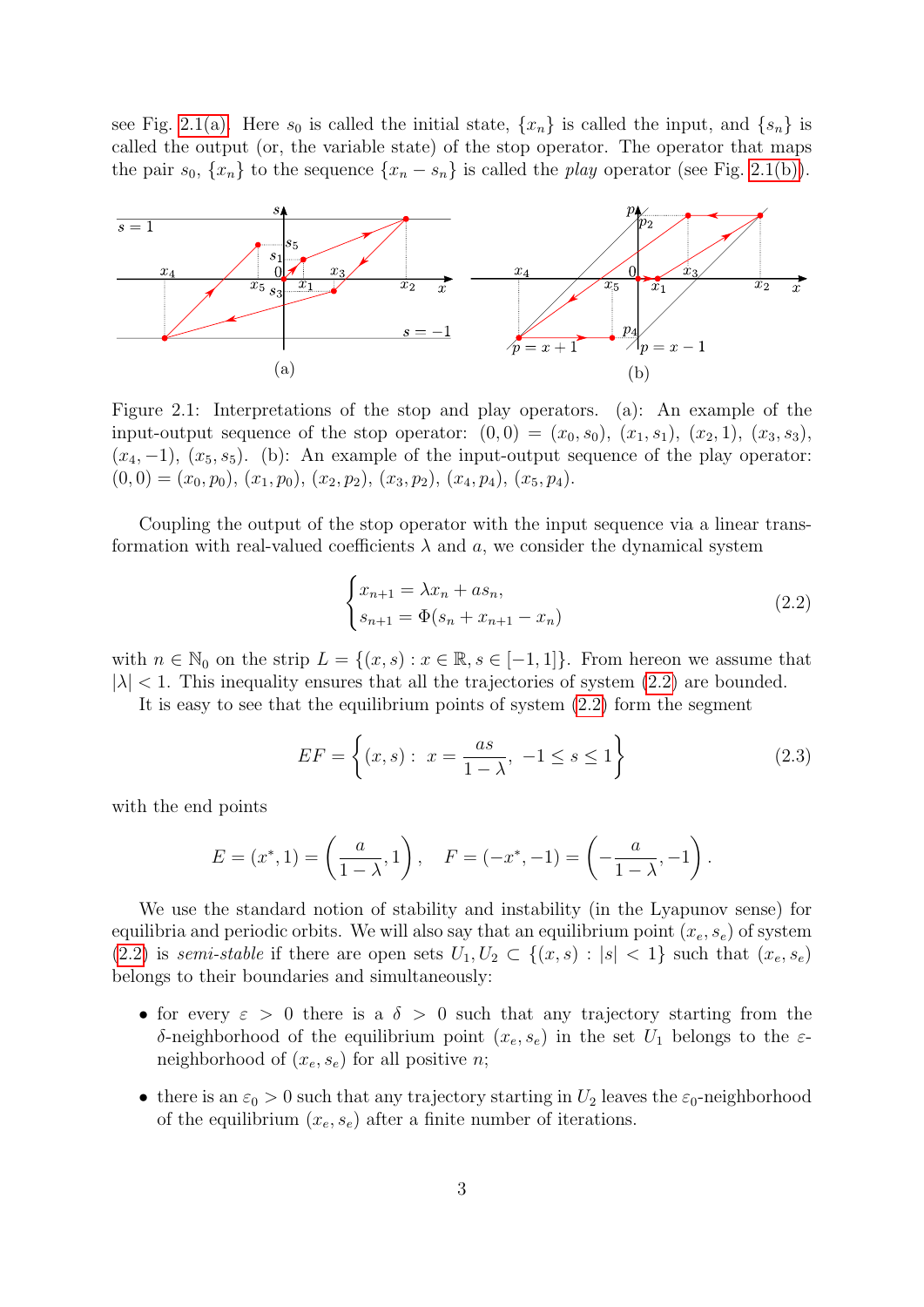<span id="page-3-3"></span>

Figure 2.2: Bifurcation diagram. The segment EF of the fixed points is shown by the blue line. Stable fixed points are denoted by the solid line, unstable fixed points are shown by the dashed line. Stable end-points of  $EF$  are shown as filled blue discs; semistable points are denoted by empty blue discs; in the unstable case, no special notation is used. The dotted line in case  $(b)$  $(b)$  corresponds to the set of parameters leading to the infinite slope of the line EF. Periodic points are shown in red. Filled red discs in cases ([c](#page-3-1)) an[d](#page-4-0) (d) correspond to the stable 2-periodic orbit  $\pm Q$ ; the red parallelogram in case  $(q)$  $(q)$  consists of stable 2-periodic orbits. Case  $(e)$  corresponds to complex dynamics when the system has periodic orbits with arbitrary large periods (see Theorem [2\)](#page-4-3). One such orbit is sketched on the diagram. In the critical case  $(f)$ , the segment  $EF$  attracts all the trajectories.

Our main result consists in the classification of the long time behavior for the orbits of system [\(2.2\)](#page-2-1). Dynamics of system (2.2) depends on the values of the parameters  $\lambda$  and  $\beta = \lambda + a$  as described in the Theorem [1](#page-3-2) (see also the diagram in Fig. [2.2\)](#page-3-3).

<span id="page-3-2"></span>**Theorem 1.** Let  $\beta = \lambda + a$  and  $|\lambda| < 1$ .

- <span id="page-3-5"></span>(a) If  $\lambda \geq 0$ ,  $\beta \geq 1$ , then the equilibrium points E and F are semi-stable and all the other equilibrium points are unstable. Each non-equilibrium trajectory either converges to E or to F.
- <span id="page-3-0"></span>(b) If  $|\beta|$  < 1, then all the equilibrium points are stable and each trajectory of system [\(2.2\)](#page-2-1) converges to an equilibrium point.
- <span id="page-3-1"></span>(c) If  $\lambda > 0$ ,  $\beta < -1$ , then the points E and F are semi-stable, all the other equilibrium points are unstable, and there exists a stable 2-periodic orbit

<span id="page-3-4"></span>
$$
\pm Q = \left( \mp \frac{a}{1 + \lambda}, \pm 1 \right). \tag{2.4}
$$

Each non-equilibrium trajectory either converges to E or to F or to the orbit  $(2.4)$ .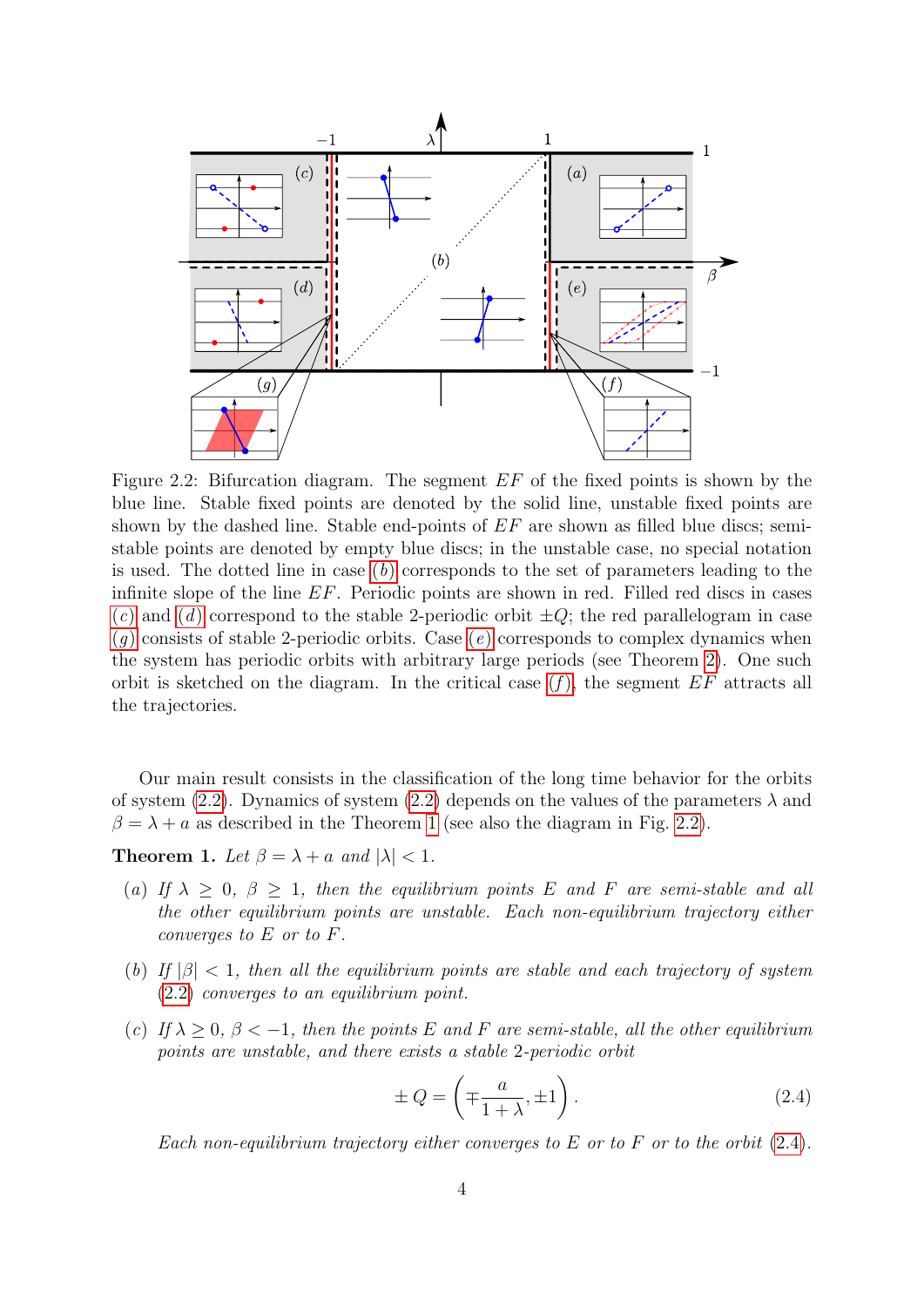- <span id="page-4-0"></span>(d) If  $\lambda < 0$ ,  $\beta < -1$ , then all the equilibrium points are unstable. Each non-equilibrium trajectory converges to the stable 2-periodic orbit [\(2.4\)](#page-3-4).
- <span id="page-4-2"></span>(e) If  $\lambda$  < 0,  $\beta$  > 1, then all the equilibrium points are unstable. System [\(2.2\)](#page-2-1) has periodic orbits of all sufficiently large periods. At most one periodic orbit is stable.
- <span id="page-4-4"></span>(f) If  $\lambda < 0$ ,  $\beta = 1$ , then all the equilibrium points are unstable. Each trajectory either ends up at  $E$  or at  $F$ , or converges to the segment  $EF$ .
- <span id="page-4-1"></span>(g) If  $\beta = -1$ , then all the equilibrium points are stable. The parallelogram

$$
\Sigma = \left\{ (x, s): \ 2\frac{(1 - \lambda)x - a}{1 - \lambda + a} + 1 \le s \le 2\frac{(1 - \lambda)(x - 1)}{1 - \lambda + a} + 1, \ |s| \le 1 \right\}
$$

with the vertices E, F,  $Q = (1, 1)$  and  $-Q = (-1, -1)$  consists of stable 2-periodic orbits and the diagonal EF of fixed points. Every non-equilibrium trajectory converges either to one of the equilibrium points  $E$  or  $F$ , or to a 2-periodic orbit in the parallelogram Σ.

The existence of infinitely many periodic orbits in case  $(e)$  $(e)$  may indicate the presence of a global strange attractor or a chaotic attractor co-existing with the stable periodic orbit. More detailed analysis of this case will be a subject of future work.

Theorem [1](#page-3-2) describes several bifurcation scenarios. In particular, the period doubling scenario is interesting because the stable 2-periodic orbit, which exists for  $\beta < -1$  (see cases  $(c)$  $(c)$  an[d](#page-4-0)  $(d)$  is not close to any equilibrium point (as would be typical for smooth systems). Let us consider  $\beta$  as a decreasing bifurcation parameter. When this parameter crosses the value  $-1$ , the equilibrium points of the segment  $EF$ , which are stable for  $\beta \in (-1,1)$  (see case (b[\)\)](#page-3-0), destabilize and the 2-periodic orbit [\(2.4\)](#page-3-4) appears away from the segment  $EF$ . This transition is accompanied by the creation of the parallelogram  $\Sigma$ filled with 2-periodic orbits at the critical value  $\beta = -1$ . This parallelogram is spanned by the 2-periodic orbit  $\pm Q = (\pm 1, \pm 1)$  and the equilibrium points E, F (case (q)).

Assume that  $\lambda < 0$ . When the parameter  $\beta$  increases and crosses the value 1, the equilibrium points destabilize and infinitely many periodic orbits appear [\(](#page-4-2)see case  $(e)$ ). Dynamics for the critical value  $\beta = 1$  is described by case (f[\).](#page-4-4) The following theorem complements case (e[\)](#page-4-2) of Theorem [1.](#page-3-2)

<span id="page-4-3"></span>**Th[e](#page-4-2)orem 2.** Assume that the conditions of case  $(e)$  of Theorem [1](#page-3-2) hold and hence system [\(2.2\)](#page-2-1) has infinitely many periodic orbits, of which at most one is stable. Then the relation  $(\lambda, \beta) \in \Omega_k$  with

<span id="page-4-5"></span>
$$
\Omega_k = \left\{ (\lambda, \beta) : \ \frac{\beta^k - 1}{\beta - 1} \le -\frac{1}{\lambda} < \beta^k, \ \beta > 1, -\frac{1}{\lambda} > 1 \right\},\tag{2.5}
$$

where  $k \in \mathbb{N}$ , ensures that system [\(2.2\)](#page-2-1) has a unique stable  $(2k + 2)$ -periodic orbit. If  $(\lambda, \beta) \notin \bigcup^{\infty}$  $_{k=1}$  $\Omega_k$ , then all the periodic orbits are unstable.

**Remark 1.** The domains  $\Omega_k$  of existence of stable periodic orbits with different periods do not intersect (see Fig. [2.3\)](#page-5-1).

**Remark [2](#page-4-3).** It will follow from the proof of Theorem 2 that if  $(\lambda, \beta)$  belongs to the interior of  $\Omega_k$  for some k, then the corresponding stable periodic orbit is asymptotically stable.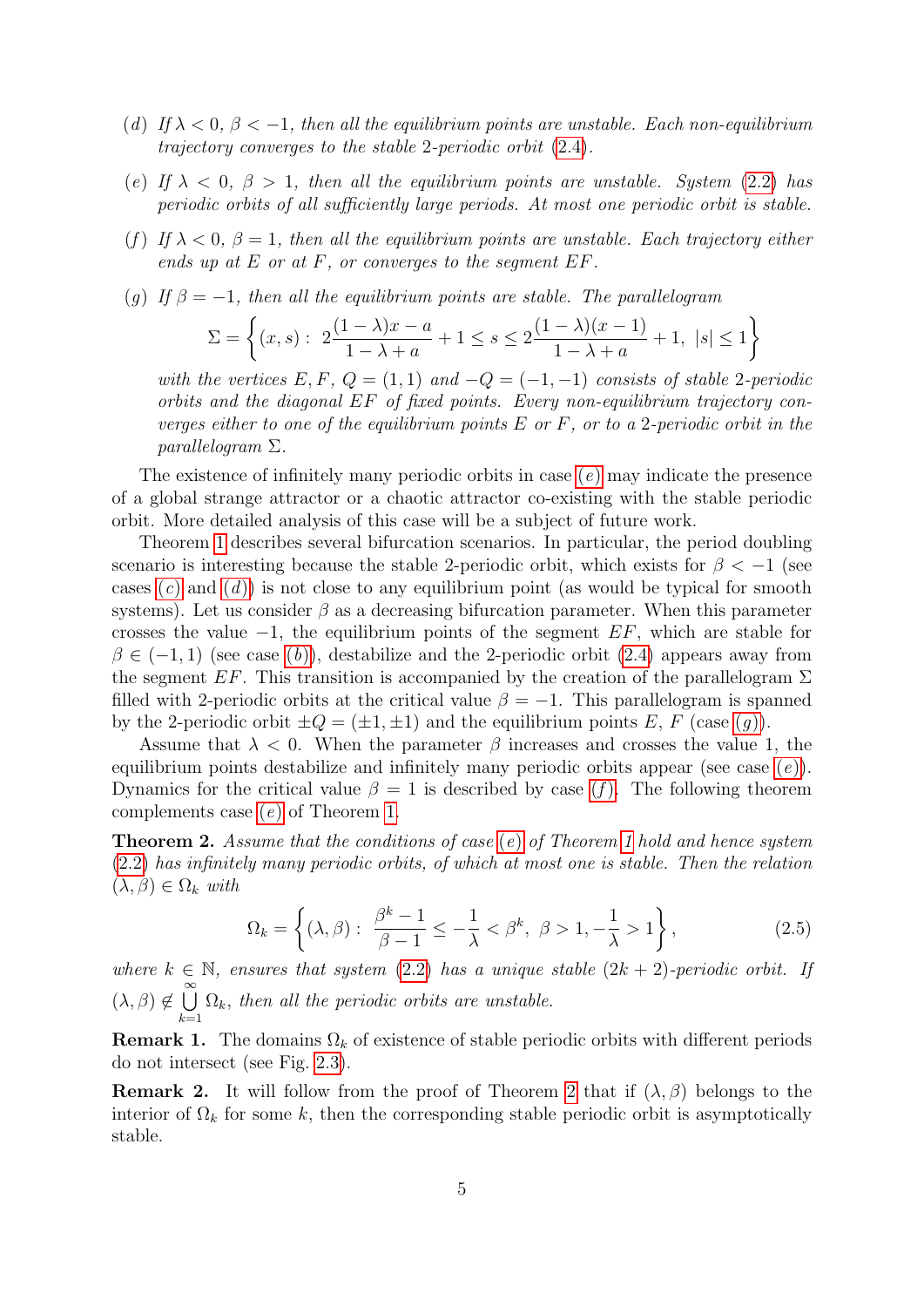<span id="page-5-1"></span>

Figure 2.3: Domains  $\Omega_k$  of existence of a (unique) stable periodic orbit of period  $2k+2$ in the coordinates  $\beta = \lambda + a > 1$  and  $\lambda > 1$  for case (e[\)](#page-4-2) of Theorem [1.](#page-3-2)

# <span id="page-5-0"></span>3 Discussion

Hysteresis effects, which are well known in engineering and physics, have become a topic of interest in other disciplines. In economics, hysteresis has been well documented in the relationship between the output of the economy and unemployment rate [\[5\]](#page-22-4). Hysteresis has been also closely associated with other stylized facts such as *path dependence* [\[8,](#page-23-7) [22\]](#page-24-12), stickiness of prices and information  $[6,19,38]$  $[6,19,38]$  $[6,19,38]$ , and *heterostasis* (multiplicity of equilibria) [\[14\]](#page-23-9) that describe empirical economic data. An attempt to obtain quantitative models of these empirical observations naturally motivated the use of the play operator and more complex models of hysteresis developed in physics in the economic context. For example, the play operator was shown to produce a good model of the dependence of supply and demand on the price [\[7,](#page-23-10) [23\]](#page-24-13). This model was fitted to microeconomic data based on a survey of German beer exports. It replaces the demand and supply curves by play operators and predicts well the observed price rigidity. The Preisach operator has been applied to modeling hysteresis in unemployment [\[16\]](#page-23-11). Furthermore, the phenomenology of these hysteresis models is compatible with the multi-agent modeling framework typical for economic models [\[13,](#page-23-4) [36,](#page-25-8) [37\]](#page-25-9).

The next natural step towards modeling the above effects in economics would consist in formulation and analysis of closed models. With this motivation, let us consider the following system, which belongs to the class of the so-called Dynamic Stochastic General Equilibrium Models (DSGE) of macroeconomics (see, e.g., [\[12,](#page-23-12) [28,](#page-24-14) [43,](#page-25-10) [46\]](#page-25-11)):

<span id="page-5-2"></span>
$$
\begin{cases}\ny_{n+1} = y_n - a_1(v_{n+1} - \sigma_{n+1}) + \varepsilon_n, \\
u_{n+1} = b_1 \sigma_{n+1} + (1 - b_1)u_n + b_2 y_{n+1} + \eta_n, \\
v_{n+1} = c_1(u_{n+1} - u^*) + c_2 y_{n+1} + c_3 v_n + \xi_n,\n\end{cases}
$$
\n(3.1)

where  $y_n$  is the output gap (or employment rate, or another measure of activity of the economy),  $u_n$  is the rate of inflation,  $v_n$  is the interest rate,  $\sigma_n$  is the aggregate of the economic agents' expectation of the future inflation rate, and  $\varepsilon_n$ ,  $\eta_n$ ,  $\xi_n$  are exogenous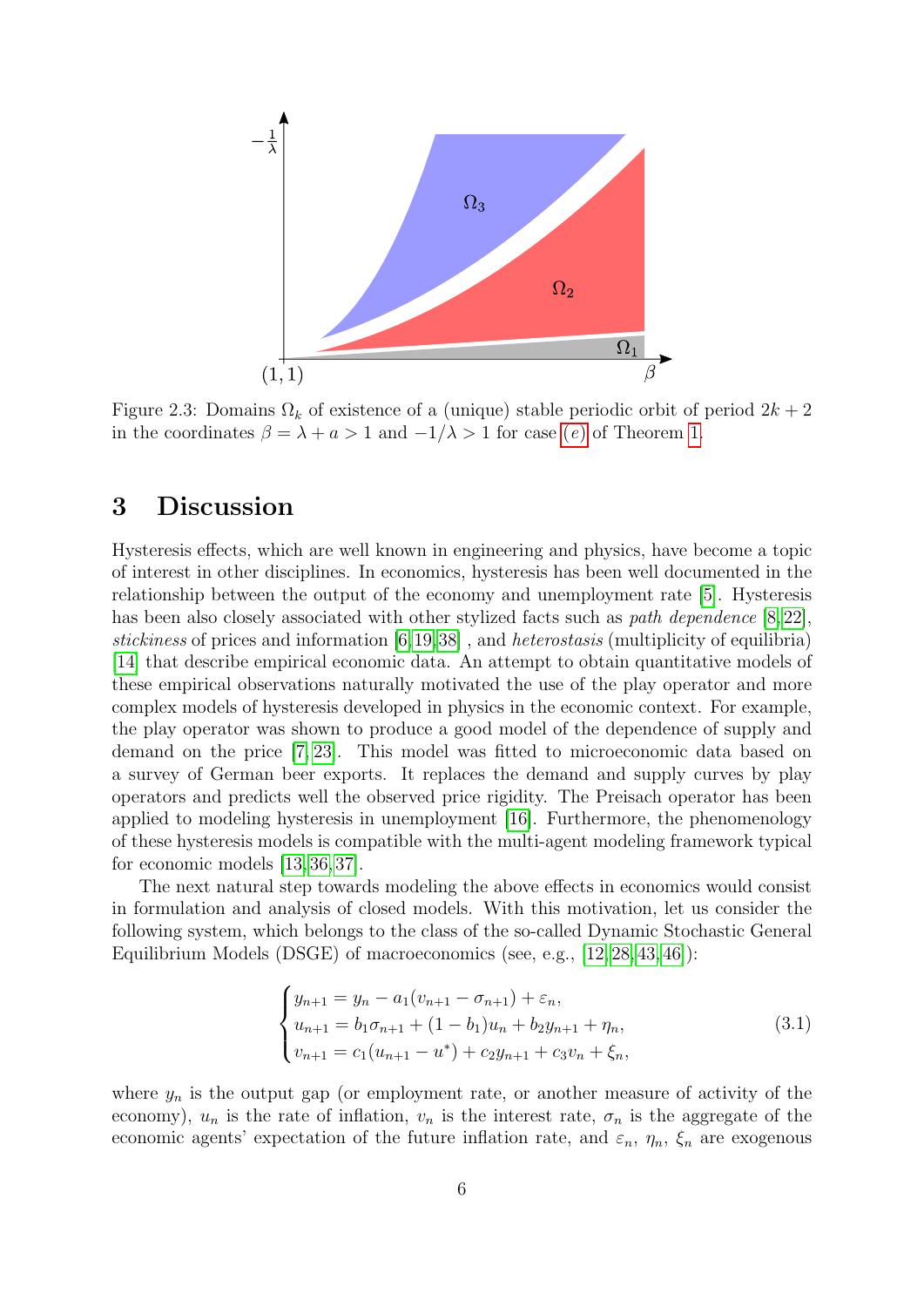<span id="page-6-1"></span>

Figure 3.1: Projections of various trajectories of system  $(3.1)$ – $(3.2)$  onto  $(u, y)$  plane. Parameter  $\rho$  is fixed to be 1, all the other parameters are given in the format  $a_1, b = (b_1, b_2)$ ,  $c = (c_1, c_2, c_3)$ . (a): 2-periodic orbit for  $a_1 = 0.99$ ,  $b = (0.76, 0.9)$ ,  $c = (1.4, 9.7, 0.025)$ . (b): 4-periodic orbit for  $a_1 = 0.7$ ,  $b = (0.75, 0.5)$ ,  $c = (4.8, 3.6, 3.45)$ . (c): 8-periodic orbit for  $a_1 = 0.9$ ,  $b = (0.73, 0.9)$ ,  $c = (1.2, 3.15, 1.3)$ . (d): Quasi-periodic orbit for  $a_1 = 0.7$ ,  $b = (0.7, 0.55), c = (4.8, 4.15, 3.8).$  (e): Trajectories converging to different points of the segment of equilibrium points for  $a_1 = 0.01$ ,  $b = (0.01, 0.03)$ ,  $c = (1, 6, 0.54)$ .

noise terms, see [\[18\]](#page-23-13). All the parameters are non-negative,  $b_1 < 1$ , and the parameter  $u^*$ , the inflation target, is for convenience set to zero.

In order to close the model, we need to complement system [\(3.1\)](#page-5-2) with an equation defining how the economic agents' expectation of the future inflation rate  $\sigma_n$  is related to the actual inflation rate  $u_n$ . We assume that  $\sigma_n$  is related to  $u_n$  via the play operator:

<span id="page-6-0"></span>
$$
\sigma_{n+1} = u_{n+1} - \rho s_{n+1}, \qquad s_{n+1} = \Phi\left(s_n + \rho^{-1}(u_{n+1} - u_n)\right), \tag{3.2}
$$

where  $\Phi$  is function [\(2.1\)](#page-1-2), see Fig. [2.1\(b\).](#page-2-0) Note that the sequence  $s_n$  is the output of the *stop* operator with the input  $\rho^{-1}u_n$ , see Fig. [2.1\(a\).](#page-2-0) The play operator introduces inertia, or stickiness (with the associated memory), into the response of aggregated agent's expectation of inflation to variations of the rate of inflation  $u_n$ . The parameter  $\rho > 0$ measures the maximum deviation of the expected rate of inflation from the actual rate.

Let us consider the unperturbed system [\(3.1\)](#page-5-2), [\(3.2\)](#page-6-0), i.e., we set the noise terms  $\varepsilon_n$ ,  $\eta_n$ ,  $\xi_n$  to zero. This autonomous system can be rewritten in the explicit form

$$
z_{n+1} = \Lambda z_n + A s_n, \qquad s_{n+1} = \Phi \left( s_n + \rho^{-1} (u_{n+1} - u_n) \right), \tag{3.3}
$$

where z is the column vector  $z = (y, u, v)^T$ ,  $\Lambda$  is a  $3 \times 3$  matrix, and  $A \in \mathbb{R}^3$ . Therefore, system [\(2.2\)](#page-2-1) can be viewed as a simpler one-dimensional counterpart of system [\(3.1\)](#page-5-2), [\(3.2\)](#page-6-0).

Fig. [3.1](#page-6-1) presents various attractors of model [\(3.1\)](#page-5-2), [\(3.2\)](#page-6-0) obtained numerically for different parameter regimes. In particular, trajectories can converge to stable equilibrium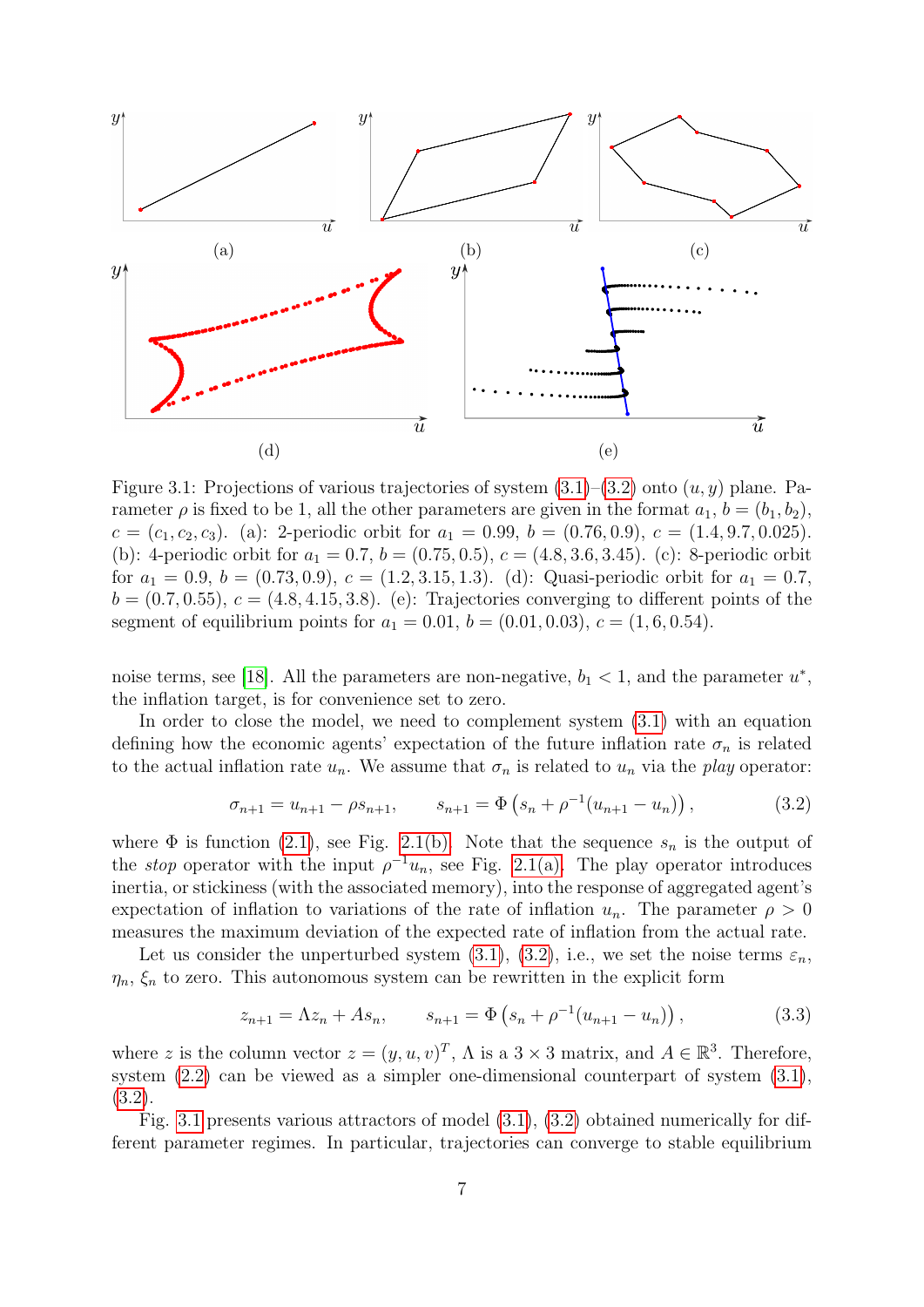points that form a segment in the phase space, see Fig.  $3.1(e)$ . Alternatively, one can observe convergence to a 2-periodic orbit, or to a periodic orbit of a higher period, which coexists with the set of unstable equilibrium points (see Figs.  $3.1(a)-3.1(c)$ ). Fig.  $3.1(d)$ indicates a possibility of quasiperiodic dynamics. Comparing these scenarios with different cases of Theorem [1](#page-3-2) suggests that the prototype model [\(2.2\)](#page-2-1) can help understand some features of dynamics of the more complex macroeconomic model [\(3.1\)](#page-5-2), [\(3.2\)](#page-6-0). Analysis of the latter model is beyond the scope of this paper and will be the subject of future work.

# 4 Proofs

We will prove statements of Theorem [1](#page-3-2) in the counter-clockwise order along the bifur-cation diagram in Fig. [2.2.](#page-3-3) Thus, we prove c[a](#page-3-5)se  $(a)$  in Section [4.1,](#page-8-0) then case  $(b)$  for non-negative  $\lambda$  in Section [4.2.](#page-8-1) Proofs for cases [\(](#page-4-0)c) and (d) are presented in Sections [4.3](#page-10-0) and Section [4.4,](#page-12-0) respectively. In Section [4.5,](#page-13-0) we present the proof of the remaining part of case [\(](#page-3-0)b[\)](#page-4-2) for negative  $\lambda$ . Proofs of case (e) and of Theorem [2](#page-4-3) are presented in Section [4.6.](#page-15-0) Finally, Sections [4.7](#page-21-0) and [4.8](#page-21-1) contain the proofs for critical cases  $(f)$  $(f)$  and  $(g)$  $(g)$  $(g)$ , respectively.

We use the following notations:  $A_x$  and  $A_s$  will denote the x and s coordinates of a point A in the  $(x, s)$ -plain. Transformation [\(2.2\)](#page-2-1) will be denoted by f. Throughout the proofs, we will use the variable  $p = x - s$  (output of the play operator, see Fig. [2.1\(b\)\)](#page-2-0). We will denote by  $A_p = A_x - A_s$  the p-coordinate of a point A.

Let us start with a few preliminary remarks. First, due to the fact that

<span id="page-7-0"></span>
$$
f(-x, -s) = -f(x, s),
$$
\n(4.1)

it is sufficient to present the proofs for a half of the phase space.

<span id="page-7-1"></span>**Lemma 1.** For any point A to the left of the segment EF, one has  $[f(A)]_x > A_x$ . For any point B to the right of the segment EF, one has  $[f(B)]_x < B_x$ .

*Proof.* Since A lies to the left of the segment EF, one has  $(1 - \lambda)A_x < aA_s$ . Thus  $[f(A)]_x = \lambda A_x + aA_s > \lambda A_x + (1-\lambda)A_x = A_x$ . The second statement follows from  $(4.1).$  $(4.1).$  $\Box$ 

<span id="page-7-2"></span>**Lemma 2.** Let  $\beta > 0$ . Then for any two points A and B with the same p-coordinate  $A_p = B_p$ , from  $A_x > B_x$  it follows  $[f(A)]_x > [f(B)]_x$ .

*Proof.* It suffices to note that  $[f(A)]_x = \lambda A_x + aA_s = \beta A_x - aA_p$ .  $\Box$ 

Denote by  $\Pi \subset L$  the parallelogram with the diagonal  $EF$ , two sides on the lines  $s = \pm 1$ , and two sides with slope 1:

<span id="page-7-3"></span>
$$
\Pi = \left\{ (x, s) : |x - s| \le \left| \frac{a}{1 - \lambda} - 1 \right|, |s| \le 1 \right\}.
$$
 (4.2)

<span id="page-7-4"></span>**Lemma 3.** For  $0 \leq \lambda < 1$ ,  $\beta \leq 0$  and for  $-1 < \lambda \leq 0$ ,  $-1 \leq \beta \leq 0$  the parallelogram  $\Pi$ is invariant under the map [\(2.2\)](#page-2-1).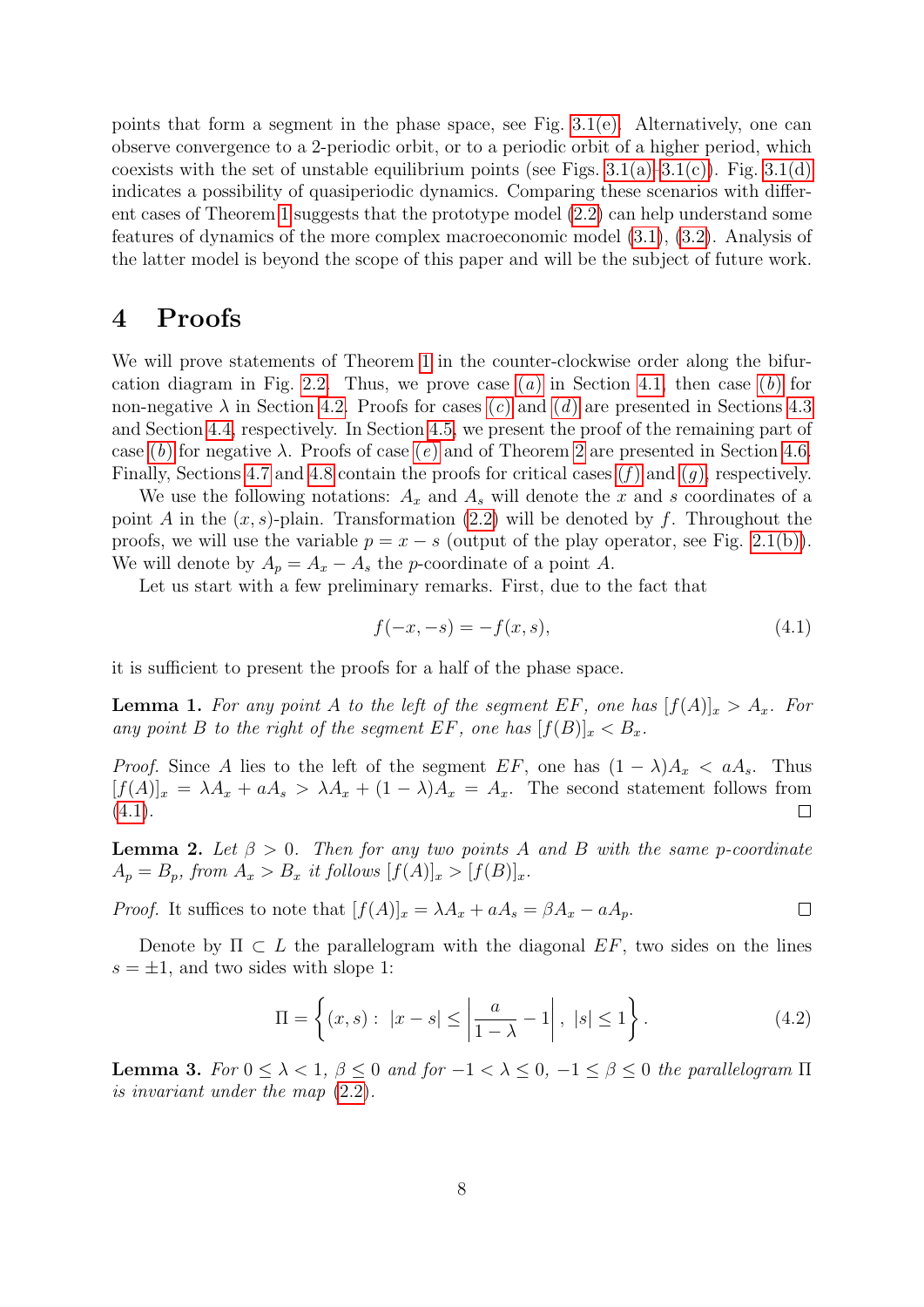*Proof.* Let  $(x_n, s_n) \in \Pi$ , i.e.  $|p_n| \leq \frac{1-\beta}{1-\lambda}$ . Since the upper-right and the lower-left vertices of  $\Pi$  are the points  $E' = \left(-\frac{a}{1-\lambda} + 2, 1\right)$  and  $F' = \left(\frac{a}{1-\lambda} - 2, -1\right)$ , respectively, it suffices to prove that

<span id="page-8-2"></span>
$$
|x_{n+1}| \le -\frac{a}{1-\lambda} + 2. \tag{4.3}
$$

If  $0 \leq \lambda < 1, \beta \leq 0$ , then

$$
|x_{n+1}| \le \lambda \frac{1-\beta}{1-\lambda} - \beta = -\frac{a}{1-\lambda},
$$

which implies [\(4.3\)](#page-8-2). If  $-1 < \lambda \leq 0, -1 \leq \beta \leq 0$ , then

$$
|x_{n+1}| \leq -\lambda \frac{1-\beta}{1-\lambda} - \beta,
$$

which yields [\(4.3\)](#page-8-2) because  $\lambda < 1$  and  $\lambda \beta \leq 1$ .

## <span id="page-8-0"></span>4.1 C[a](#page-3-5)se  $(a)$

<span id="page-8-3"></span>In this case,  $\lambda \geq 0$  and  $\beta \geq 1$ . Therefore  $a > 0$  and the slope of the segment EF of equilibrium points is positive and less than or equal to 1 as shown in Fig. [4.1.](#page-8-3)



Figure 4.1:  $\lambda \geq 0$ ,  $\beta \geq 1$ . A trajectory starting at a point B to the right of the segment  $EF$  converges to the fixed point  $F$ . Dotted lines have slope 1.

Consider a point  $B$  which lies to the right of the segment  $EF$ . Denote by  $A$  the intersection point of the lines  $p = B_p$  and  $s = -1$ . Let B' denote the point at which the trajectory  $\{f^n(B)\}\$ hits the line  $s = -1$  for the first time. From Lemma [1](#page-7-1) it follows that  $[f^{-1}(B')]_x > A_x$ , and  $[f(A)]_x > F_x$  since  $\lambda > 0$ . Thus, from Lemma [2](#page-7-2) we obtain  $B'_x > F_x$ . Since  $B'_s = -1$ , it follows that  $[f(B')]_x - F_x = \lambda (B'_x - F_x)$ . Hence, due to  $\lambda \in [0,1)$ , the trajectory converges to the equilibrium F along the line  $s = -1$  (see Fig. [4.1\)](#page-8-3). We conclude that every trajectory that starts to the right of the segment  $EF$  of equilibrium points, converges to  $F$ . Every trajectory which starts to the left of  $EF$  converges to  $E$ due to [\(4.1\)](#page-7-0).

## <span id="page-8-1"></span>4.2 Case  $(b)$  $(b)$  $(b)$ ,  $\lambda \geq 0$

#### 4.2.1  $0 < \beta < 1$

In this case, the segment  $EF$  has a positive slope greater than 1 if  $a > 0$  and nonpositive if  $a \leq 0$ .

 $\Box$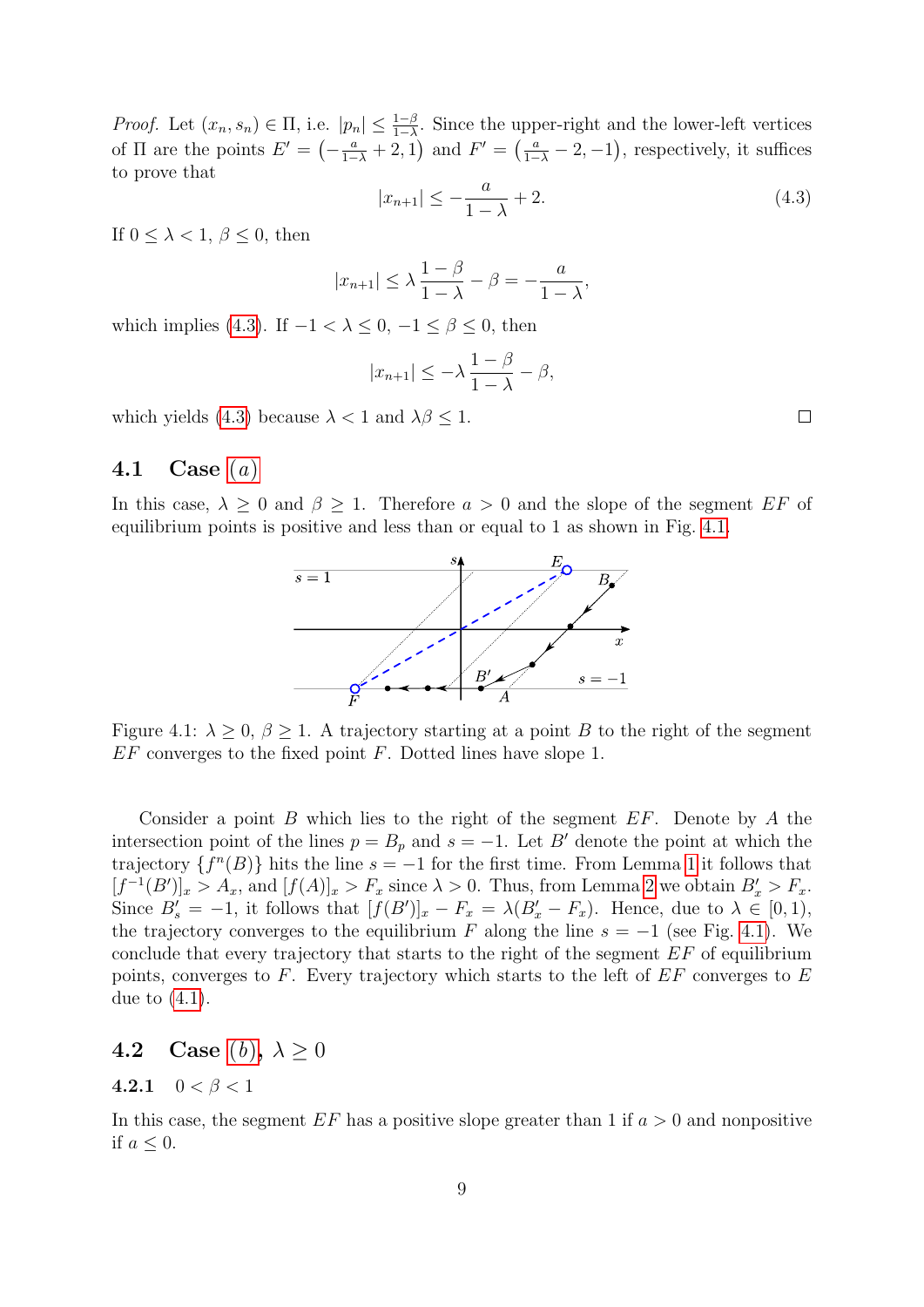1 First, let us consider the trajectory of a point A that belongs to the parallelogram  $\Pi$ defined by [\(4.2\)](#page-7-3), see Fig. [4.2.](#page-9-0) Denote by  $P^*$  the point of intersection of the line  $p = A_p$ with the segment  $EF$  of equilibrium points. Since

$$
[f(A)]_p = A_p, \qquad [f(A)]_x - P_x^* = \beta(A_x - P_x^*)
$$

with  $\beta \in (0,1)$ , the trajectory of A converges to the point  $P^*$ .

2 Thanks to Lemma [2,](#page-7-2) all the other trajectories that start to the right of the parallelogram  $\Pi$ , move down along the line  $p = const$  until they hit the line  $s = -1$  and then monotonically converge to the equilibrium point  $F$  along this line from the right, see Fig.  $4.2(a)$ .

<span id="page-9-0"></span>

Figure 4.2: Theorem [1\(](#page-3-2)b[\).](#page-3-0) Case  $\lambda \geq 0$ . Dotted lines have slope 1. The shaded area is the parallelogram  $\Pi = E E' F F'$ .

## <span id="page-9-1"></span>4.2.2  $-1 < \beta < 0$

In this case,  $a < 0$  and the segment  $EF$  has a negative slope as in Fig. [4.2\(b\).](#page-9-0)

1 If a trajectory starts to the right of the parallelogram  $\Pi$ , then, since  $\beta \leq 0$ , it hits the line  $s = -1$  after one iteration. If it hits the line to the right of the equilibrium F, then the trajectory converges to this equilibrium along the line  $s = -1$  from the right due to  $\lambda \geq 0$ . On the other hand, if this trajectory hits the line  $s = -1$  at a point B to the left of the point F, then B belongs to the parallelogram  $\Pi$ . In order to show this, we note that for the previous point  $f^{-1}(B) = (x_n, s_n)$ , we have

$$
x_n - s_n > -\frac{a}{1-\lambda} + 1,
$$

because the point  $(x_n, s_n)$  lies to the right of the parallelogram Π. Therefore,

<span id="page-9-2"></span>
$$
x_{n+1} = \lambda x_n + a s_n > \lambda \left( -\frac{a}{1-\lambda} + 1 + s_n \right) + a s_n
$$
  
 
$$
\geq \lambda \left( -\frac{a}{1-\lambda} + 1 \right) + \lambda + a.
$$

This last expression is greater than  $F'_x = \frac{a}{1-\lambda} - 2$ , which is the x-coordinate of the lower left vertex of the parallelogram Π.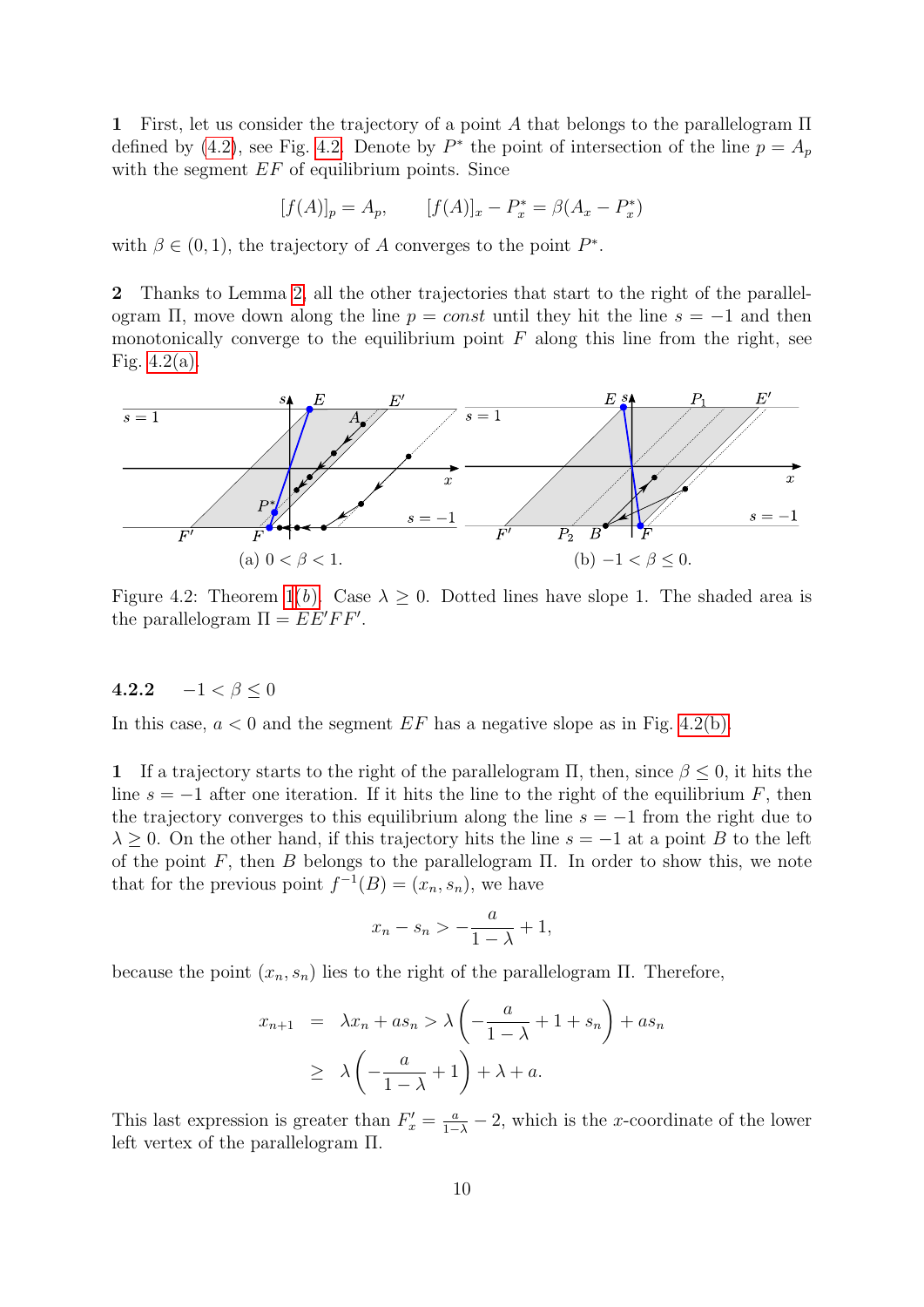2 Consider points on the horizontal sides of Π. To be definite, assume that  $s_n =$  $-1$ . Denote by  $P_1 = (1, 1)$  and  $P_2 = (-1, -1)$  the middle points of  $EE'$  and  $FF'$ , respectively. If  $(x_n, s_n) \in P_2F$ , then the trajectory converges to the equilibrium along the line  $p = const.$  Let  $(x_n, s_n) \in F'P_2$ . If  $s_{n+1} < 1$ , then the trajectory converges to the equilibrium along the line  $p = const.$  If  $s_{n+1} = 1$ , then  $(x_{n+1}, s_{n+1}) \in EP_1$  since  $x_{n+1} = \lambda x_n - a \leq -\lambda - a < 1$ . Again, the trajectory converges to the equilibrium along the line  $p = const.$ 

It remains to consider points in  $\Pi$  that belong to the open band  $|s| < 1$ . A trajectory starting from such a point either converges to an equilibrium along the line  $p = const$ without hitting the lines  $s = \pm 1$ , or hits one of these lines and then converges to an equilibrium as discussed above.

## <span id="page-10-0"></span>4.3 Case  $(c)$  $(c)$  $(c)$

As in the previous case,  $a < 0$  and the segment EF has a negative slope (see Fig. [4.3\)](#page-11-0). In this case, there is a 2-periodic orbit. A 2-periodic orbit consists of the points  $\pm Q$  where  $Q = (Q_x, 1)$ . Here,  $Q_x = -\lambda Q_x - a$ , therefore

$$
Q_x = -\frac{a}{1+\lambda}.
$$

Since  $\beta < -1$ , it follows that  $Q_x > 1$ , so the distance between the x-components of Q and  $-Q$  is larger than 2 and thus periodic points indeed belong to the lines  $s = \pm 1$ .

1 Now we consider dynamics of different trajectories. Denote

$$
A = \left(\frac{a+2}{1-\lambda}, 1\right), \quad B = \left(\frac{1}{\lambda}\left(-\frac{a+2}{1-\lambda} - a\right), 1\right). \tag{4.4}
$$

If  $\lambda = 0$ , we formally set  $B_x = \infty$  and replace the segment AB below by the corresponding half-line. Note that  $B_x > A_x$  and  $Q \in AB$ .

<span id="page-10-1"></span>**Lemma 4.** Under the hypothesis of Theorem [1](#page-3-2) ([c](#page-3-1)), the segment AB is invariant under the second iteration  $f^2$  of the map f and  $f^2$  is a contraction on AB.

*Proof.* First, we note that if a point  $(x_n, s_n)$  lies on the line  $s = 1$  to the right of the point A, then the image  $(x_{n+1}, s_{n+1}) = f(x_n, s_n)$  of this point under the map [\(2.2\)](#page-2-1) belongs to the line  $s = -1$ . Indeed,

$$
x_{n+1} - x_n = \lambda x_n + a - x_n \le (\lambda - 1)A_x + a = -2,
$$

which implies  $s_{n+1} = -1$ . By [\(4.1\)](#page-7-0), the points of the line  $s = -1$  lying to the left of  $-A$  are mapped to the line  $s = 1$ . Furthermore, if a point  $(x_n, s_n)$  lies on the line  $s = 1$ between the points A and B, then its image  $f(x_n, s_n) = (\lambda x_n + a, s_{n+1})$  lies on the line  $s = -1$  to the left of the point  $-A$ , and therefore the second iteration  $f^2(x_n, s_n)$  belongs to the line  $s = 1$ . Hence, the segment AB is mapped by the second iteration  $f^2$  to the line  $s = 1$ . If  $(x_n, 1) \in AB$ , then  $f^2(x_n, 1) = (\lambda^2 x_n + \lambda a - a, 1)$ . In particular,  $[f^2(A)]_x$  is defined by the expression

$$
\lambda^2 A_x + \lambda a - a = \frac{-a + 2\lambda^2 + 2a\lambda}{1 - \lambda}.
$$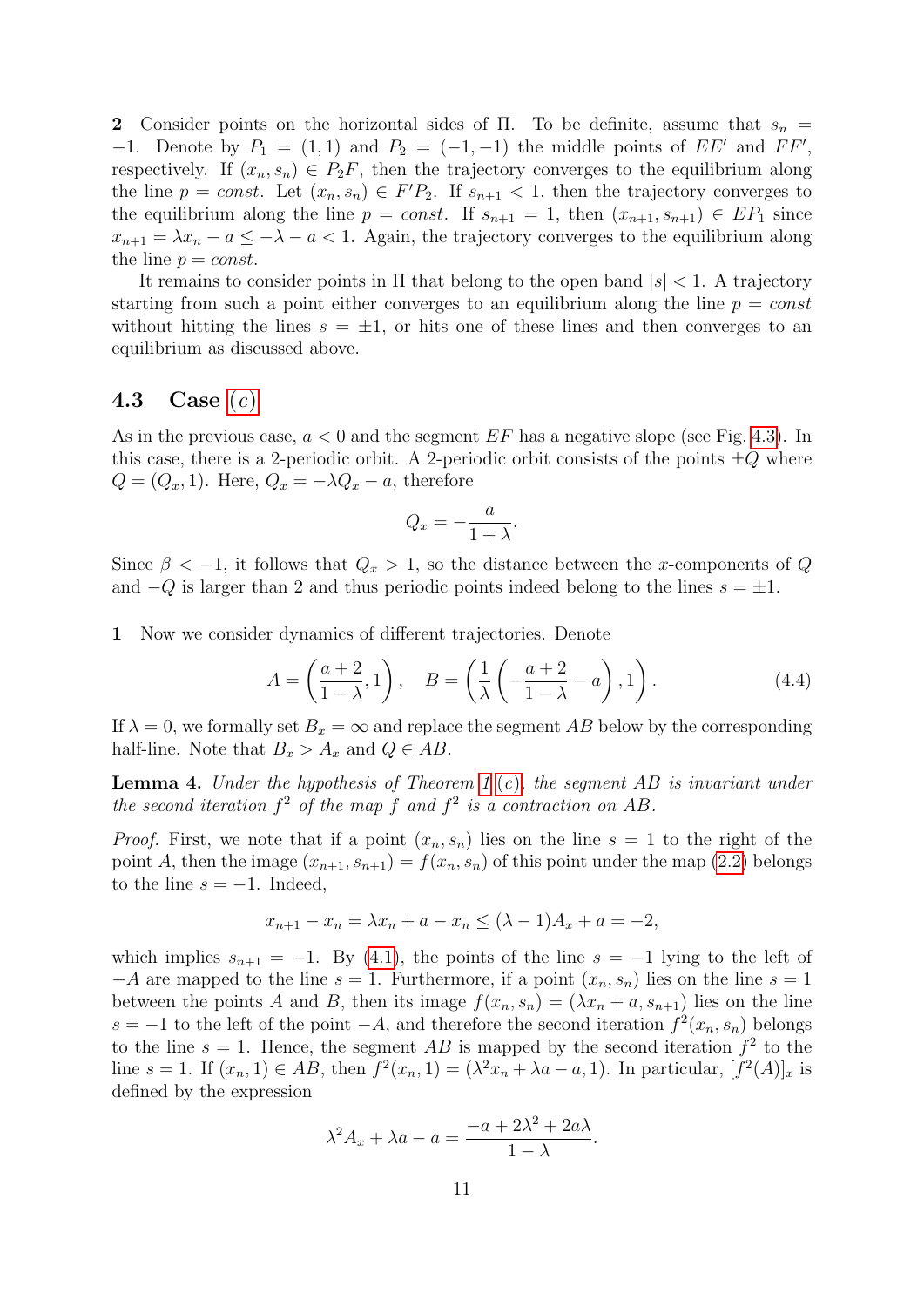The inequality

$$
\frac{-a+2\lambda^2+2a\lambda}{1-\lambda} > \frac{a+2}{1-\lambda},
$$

which is equivalent to  $(\lambda - 1)(\beta + 1) > 0$ , ensures that  $[f^2(A)]_x \geq A_x$ .

To show that  $[f^2(B)]_x \leq B_x$ , it is sufficient to check the following inequality:

$$
\lambda^2 \left( \frac{-2a - 2 + a\lambda}{\lambda(1 - \lambda)} \right) + a(\lambda - 1) < \frac{-2a - 2 + a\lambda}{\lambda(1 - \lambda)}.
$$

<span id="page-11-0"></span>After a simple manipulation, this inequality follows from  $\beta + 1 < 0$ . Since  $f^2$  maps A and B into AB and  $[f^2(x,1)]_x$  is increasing on AB with respect to x, we conclude that  $f^2(AB) \subseteq AB$ . Since  $\lambda^2 < 1$ , we see that  $f^2$  is a contraction on AB, hence the trajectories starting in AB converge to the fixed point  $Q = \left(\frac{-a}{1+\lambda}, 1\right)$  of  $f^2$ , which belongs to the segment AB.



Figure 4.3: Case  $\lambda \geq 0$ ,  $\beta < -1$ . Each of the red segments AB and  $-AB$  is mapped into itself by  $f^2$ .

2 Next, we consider the situations where  $B$  lies to the right of  $E'$  and where  $B$  lies between  $A$  and  $E'$ , respectively. In the former case, any trajectory starting between A and  $E'$  converges to the 2-periodic orbit due to the above argument. Consider the latter case. Let a trajectory start on the upper side of the parallelogram Π to the right of the point B at a point  $D = (x_n, 1)$ , see Fig. [4.3.](#page-11-0) The image  $f(D) = (x_{n+1}, -1)$ of this point lie on the line  $s = -1$  to the right of the point  $-A$ . Therefore,  $f^2(D)$ belong to the interior of the strip L. Since  $\beta < -1$ , further iterations  $f^{n+k}(D)$  belong to the line  $s = -1$  for odd k and to the interior of L for even k, and the x-coordinate of the odd iterations monotonically decreases until the trajectory reaches the half-line  $\{(x, s): x \leq -A_x, s = -1\}.$  Without loss of generality, we can assume that  $f(D)$  is the last point of the trajectory, which is still to the right of the point  $-A$  on the line  $s = -1$ . Let us show that the point  $(x_{n+3}, -1)$  lies to the right of the point  $\left(\frac{a}{1+\lambda}, -1\right)$ . To this end, we note that

$$
(x_{n+2}, s_{n+2}) = (\lambda x_{n+1} - a, -1 + \lambda x_{n+1} - a - x_{n+1}),
$$
  
\n
$$
x_{n+3} = \lambda^2 x_{n+1} - \lambda a + a(-1 + \lambda x_{n+1} - a - x_{n+1}).
$$

Thus, we need to show that  $x_{n+1} > -\frac{a+2}{1-\lambda}$  $rac{a+2}{1-\lambda}$  implies

<span id="page-11-1"></span>
$$
\lambda^2 x_{n+1} - \lambda a + a(-1 + \lambda x_{n+1} - a - x_{n+1}) > \frac{a}{1 + \lambda},\tag{4.5}
$$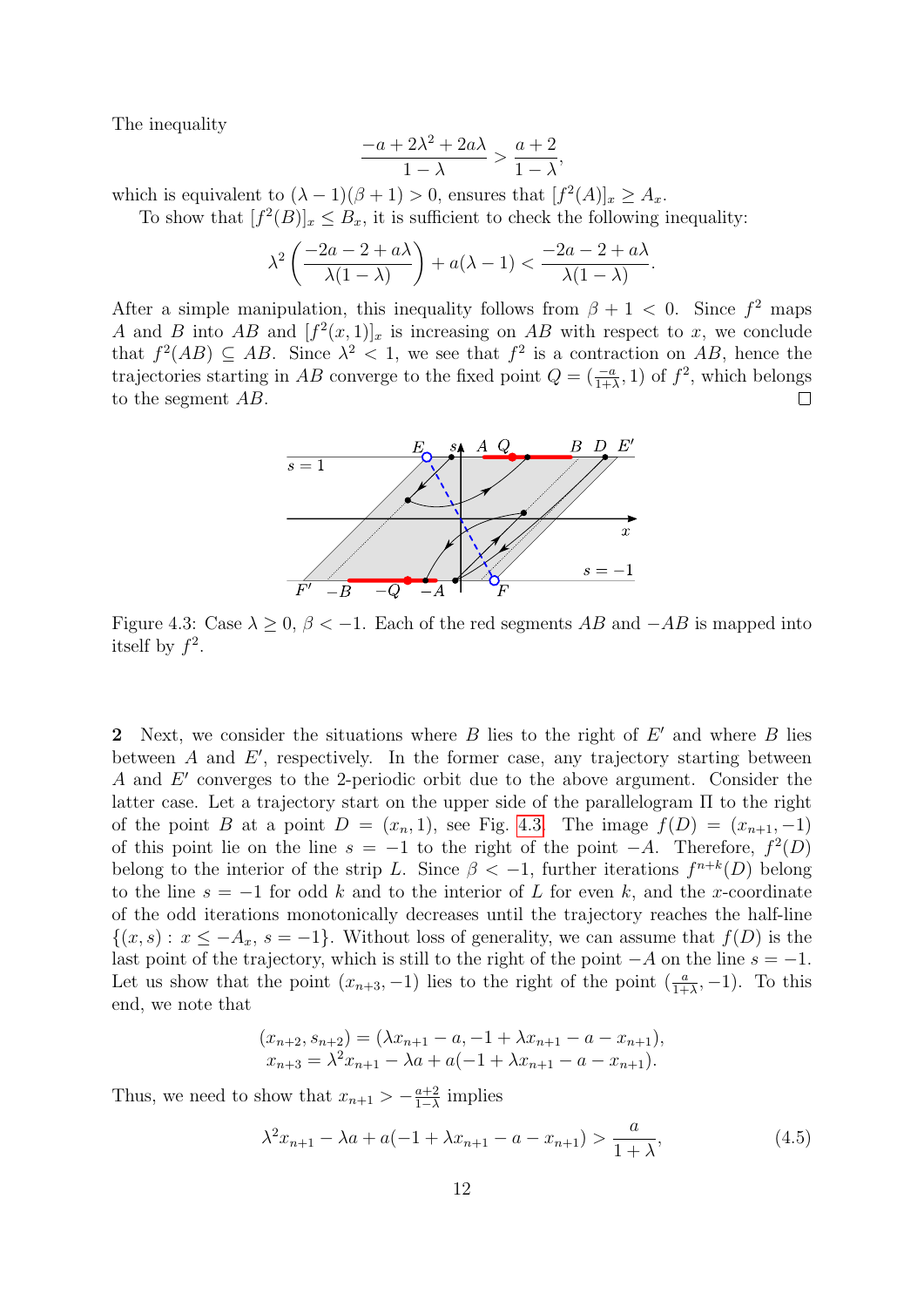i.e.,

$$
(\lambda^2 + a\lambda - a)x_{n+1} - a(\beta + 1) > \frac{a}{1 + \lambda}.
$$

Since  $\lambda^2 + a\lambda - a > 1$ , it suffies to show  $(4.5)$  for  $x_{n+1} = -\frac{a+2}{1-\lambda}$  $\frac{a+2}{1-\lambda}$ , i.e.,

$$
(\lambda^2 + a\lambda - a) \left( -\frac{a+2}{1-\lambda} \right) - a(\beta + 1) > \frac{a}{1+\lambda}.
$$

But this is equivalent to

$$
\lambda^2(\beta + 1) < 0,
$$

which is true in the case we are considering. We see that the point  $(x_{n+3}, -1)$  belongs to the segment connecting the points  $-A$  and  $-B$ , which is invariant for the map  $f^2$  thanks to Lemma [4.](#page-10-1) Hence the trajectory converges to the 2-periodic orbit.

3 Next, we consider a trajectory which starts at a point  $D'$  on the line  $s = 1$  to the left of the point A in the parallelogram  $\Pi$ . For this trajectory, further odd iterations  $f^k(D')$  lie in the interior of L, while the even iterations  $f^k(D')$  belong to the line  $s=1$ , and the x-coordinate of the even iterations monotonically increases until the trajectory reaches the segment AB. (This behaviour is similar to the behaviour that we considered in paragraph 2). Hence, such a trajectory also converges to the 2-periodic orbit.

Any trajectory that starts in the parallelogram  $\Pi$ , but not on the lines  $s = \pm 1$  and not on the segment of equilibrium points, thanks to Lemma [3](#page-7-4) will stay inside Π. It reaches one of the lines  $s = \pm 1$  in several iterations due to the condition  $\beta < -1$ . Thus, we see that all the trajectories that start in the parallelogram Π except for the segment of equilibrium points, converge to the 2-periodic orbit.

4 Finally, let us consider a trajectory that starts to the right of the parallelogram Π. Since  $\beta$  < 0, this trajectory reaches the line  $s = -1$  after one iteration. If it reaches this line to the right of the equilibrium point  $F$ , then it will move to the left along the line  $s = -1$  and converge to the equilibrium point F from the right. On the other hand, if a trajectory reaches the line  $s = -1$  at a point, which lies to the left of the point F, then this point belongs to Π. This can be shown exactly in the same way as we did in Section [4.2.2.](#page-9-1) Therefore, such a trajectory converges to the 2-periodic orbit. We conclude that the 2-periodic orbit is stable and its basin of attraction contains the parallelogram Π with the exception of equilibrium points. However, some trajectories from outside the parallelogram  $\Pi$  are attracted to the semi-stable equilibrium points  $E$  and  $F$ .

#### <span id="page-12-0"></span>4.4 Case  $(d)$  $(d)$  $(d)$

In this case,  $a < 0$  and the segment EF has a negative slope (see Fig. [4.4\)](#page-13-1). Like in Section [4.3,](#page-10-0) there exists a 2-periodic orbit  $\pm Q$  defined by [\(2.4\)](#page-3-4). Let A be as in [\(4.4\)](#page-9-2).

First, we note that if a point  $(x_n, -1)$  satisfies  $x_n \leq -A_x$ , then  $x_{n+1} > \frac{a+2}{1-\lambda}$  $\frac{a+2}{1-\lambda}, s_{n+1} = 1.$ Hence the half-line  $\{(x, s): x \leq -A_x, s = -1\}$  is mapped to itself under  $f^2$ . Since  $x_{n+2} = \lambda^2 x_n - \lambda a + a$  and  $\lambda^2 < 1$ , any trajectory starting at this half-line converges to the 2-periodic orbit Q.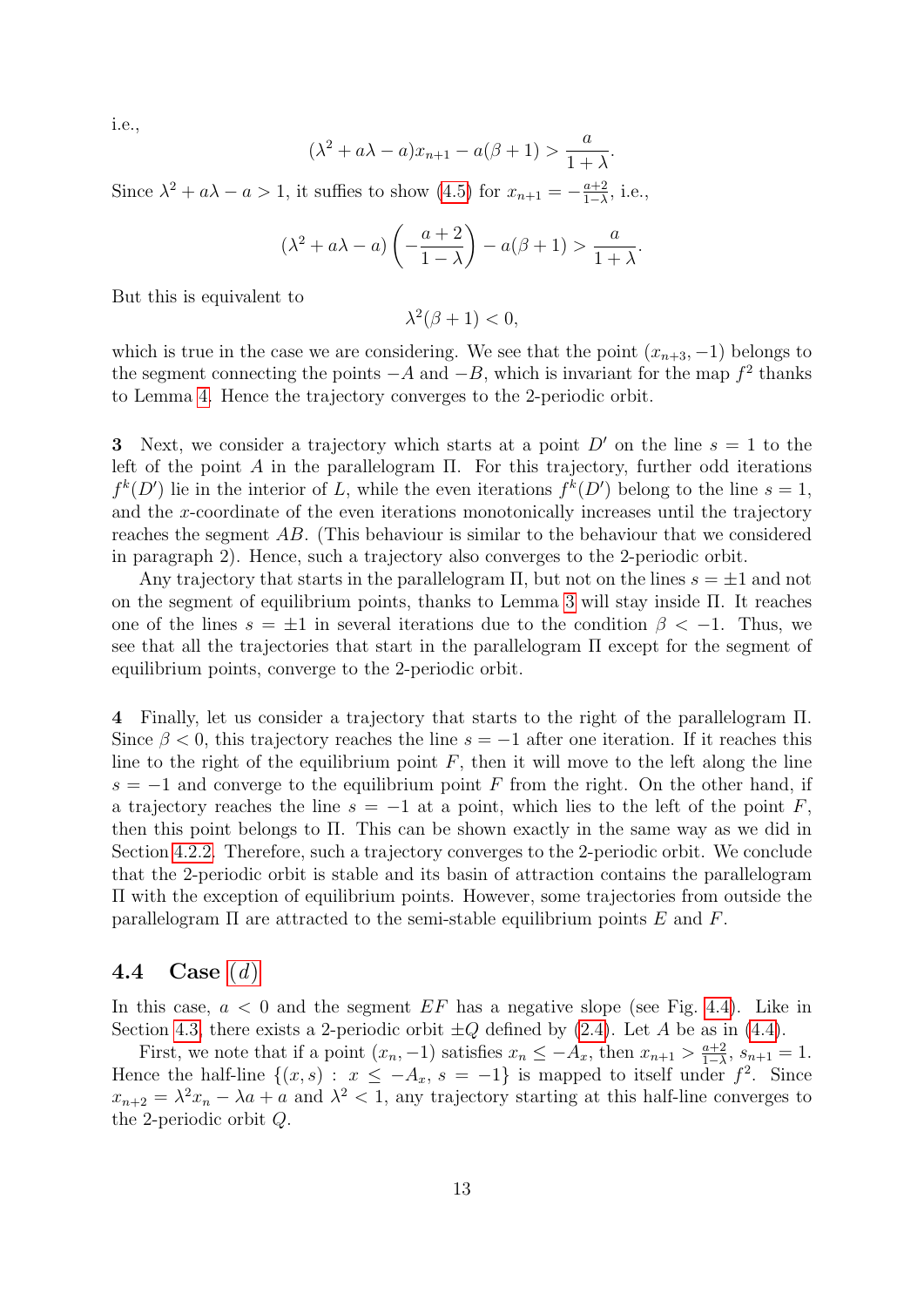<span id="page-13-1"></span>

Figure 4.4: Case  $\lambda < 0$ ,  $\beta < -1$ . Red half-lines are mapped to themselves by  $f^2$ .

If a point belongs to the open segment  $\{(x, s) : -A_x < x < \frac{-a}{1-\lambda}, s = -1\}$ , then its trajectory enters the half-line  $\{(x, s): x \leq -A_x, s = -1\}$  after finitely many iterations because  $\beta < -1$  (like in Section [4.3\)](#page-10-0). Hence, the half-line  $\{(x, s) : x < \frac{-a}{1-\lambda}, s = -1\}$ belongs to the basin of attraction of the 2-periodic orbit. If a point belongs to the half-line  $\{(x,s): x > \frac{-a}{1-\lambda}, s = -1\}$ , then its first iteration is in the half-line  $\{(x,s): x < \frac{-a}{1-\lambda}, s =$  $-1$ } because  $\lambda < 0$ . Hence, we conclude that the lines  $s = -1$  and  $s = 1$  (except for the equilibria  $F$  and  $E$ , respectively) belong to the basin of attraction of the 2-periodic orbit.

Finally, all trajectories that start inside the strip  $-1 < s < 1$ , except for the equilibrium points, will reach one of the lines  $s = \pm 1$  after finitely many iterations because  $\beta < -1$ . Therefore, the 2-periodic orbit attracts all the trajectories except for the equilibrium points and their pre-images.

## <span id="page-13-0"></span>4.5 Case ([b](#page-3-0)),  $\lambda < 0$

$$
\textbf{4.5.1} \quad -1 < \beta < 0
$$

For the point  $(x_n, s_n)$  to the right of the parallelogram  $\Pi$ , one has

$$
x_n - s_n > p^* = 1 - x^* = 1 - \frac{a}{1 - \lambda},
$$

and so  $x_{n+1} < \lambda p^* - \beta = -x^*$ , hence the point  $(x_{n+1}, s_{n+1})$  lies to the left of the equilibrium F on the line  $s = -1$ , see Fig. [4.5\(a\).](#page-14-0) Due to [\(4.1\)](#page-7-0), for the point  $(x_n, s_n)$  to the left of  $\Pi$ , its image will lie on the line  $s = 1$  to the right of the point E.

Now, we prove that every trajectory enters Π. Arguing by contradiction, let us show that if a trajectory never entered Π, then the distance from the trajectory to Π would exponentially decrease. This would imply that such a trajectory converges to a 2-periodic orbit, because, as we have seen, its points belong to the union of the lines  $s = \pm 1$  and the sign of  $s_n$  alternates at every iteration. However, this is impossible as a 2-periodic orbit does not exist in the case we are considering.

In order to see that the distance from a trajectory to  $\Pi$  exponentially decreases, it is sufficient to establish the inequality

$$
q\left(\frac{a}{1-\lambda} - 2 - x_n\right) > \lambda x_n - a + \frac{a}{1-\lambda} - 2
$$

for  $x_n < \frac{a}{1-\lambda} - 2$  and some  $q \in (-\lambda, 1)$  independent of n. This inequality can be written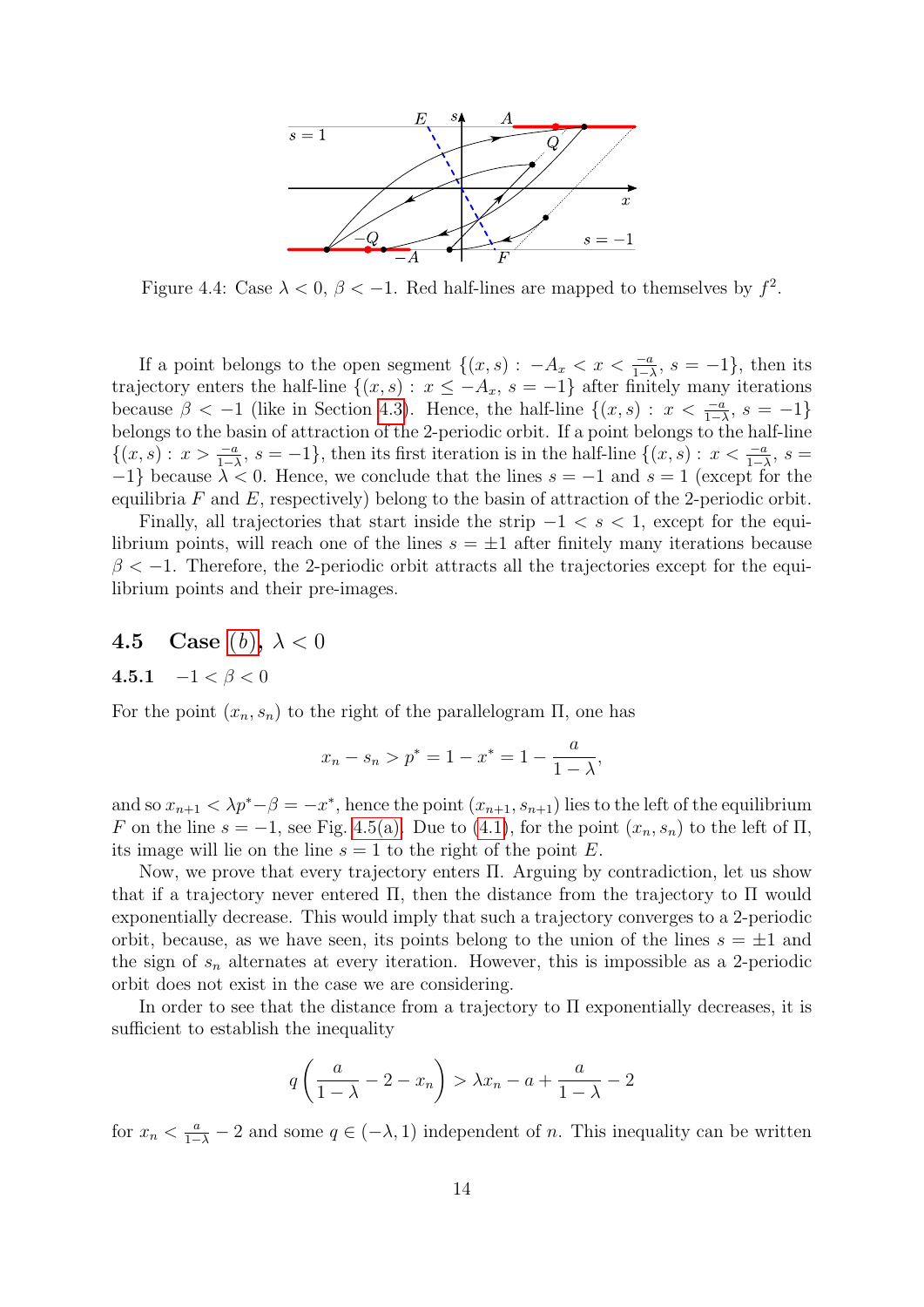as

$$
x_n < \frac{a - \left(\frac{a}{1-\lambda} - 2\right)(1-q)}{q + \lambda}.
$$

Thus we need to show that

$$
\frac{a}{1-\lambda}-2 < \frac{a-(\frac{a}{1-\lambda}-2)(1-q)}{q+\lambda},
$$

which is equivalent to  $(1 + \lambda) \left( \frac{a}{1-\lambda} - 2 \right) < a$  and, further, to  $\beta \lambda < 1$ . Since the last inequality is true in the case being considered, we can use any  $q \in (-\lambda, 1)$ . The above argument shows that every trajectory enters the parallelogram Π.

Since  $\beta \in (-1,0)$  and  $\lambda \in (-1,0)$ , it follows from Lemma [3](#page-7-4) that  $\Pi$  is invariant for the map f. Further, we note that if some iteration of a point from  $\Pi$  is mapped in the interior of L, then the trajectory converges to an equilibrium due to  $|\beta| < 1$ , see Fig. [4.5\(a\).](#page-14-0)

<span id="page-14-0"></span>

Figure 4.5: Theorem [1\(](#page-3-2)b[\).](#page-3-0) Case  $\lambda < 0$ .

Finally, let us show that a trajectory cannot jump from the line  $s = 1$  to the line  $s = -1$  and back all the time. Indeed, if this was the case, then a point  $(x_n, 1)$  from this trajectory would satisfy  $x_n > 1$  and the point  $(x_{n+1}, -1)$  would satisfy  $x_{n+1} = \lambda x_n + a$ −1. But inequalities  $-1 < \beta$  and  $x_n > 1$  imply that  $-1 - (\lambda x_n + a) < x_n - 1$ . In other words,  $0 < -1 - x_{n+1} < x_n - 1$  and, similarly,  $0 < x_{n+2} - 1 < -1 - x_{n+1}$ . Therefore, this trajectory would converge to the 2-periodic orbit, which does not exist in this case. This contradiction implies that every trajectory converges to an equilibrium point.

#### 4.5.2  $0 \le \beta < 1$

In this case,  $a > 0$  and so the slope of the segment  $EF$  is greater than 1 (see Fig. [4.5\(b\)\)](#page-14-0). If a trajectory starts in  $\Pi$ , then it converges to an equilibrium point  $P^* \in EF$  along the line  $p = const.$ 

A trajectory starting to the right of the parallelogram  $\Pi$  moves along the line  $p = const$ down and left until it reaches the line  $s = -1$ . At this point, or at the next iteration step, the trajectory reaches a point  $(x_n, -1)$  that lies to the left of the equilibrium point F because  $\lambda < 0$ . If  $(x_n, -1) \in \Pi$ , then the trajectory converges to an equilibrium as we have seen above. If the point  $(x_n, -1)$  lies to the left of the parallelogram  $\Pi$ , then let us show that the absolute value  $|x_n - s_n| = -1 - x_n$  of the p-coordinate of this point is less than the absolute value  $|x_{n-1} - s_{n-1}| = x_{n-1} - s_{n-1}$  of the p-coordinate of its preimage  $(x_{n-1}, s_{n-1})$ . Since  $x_n = \lambda x_{n-1} + a s_{n-1}$  and  $s_n = -1$ , we want to show that

<span id="page-14-1"></span>
$$
-(\lambda x_{n-1} + as_{n-1} + 1) < (x_{n-1} - s_{n-1})q
$$
\n
$$
(4.6)
$$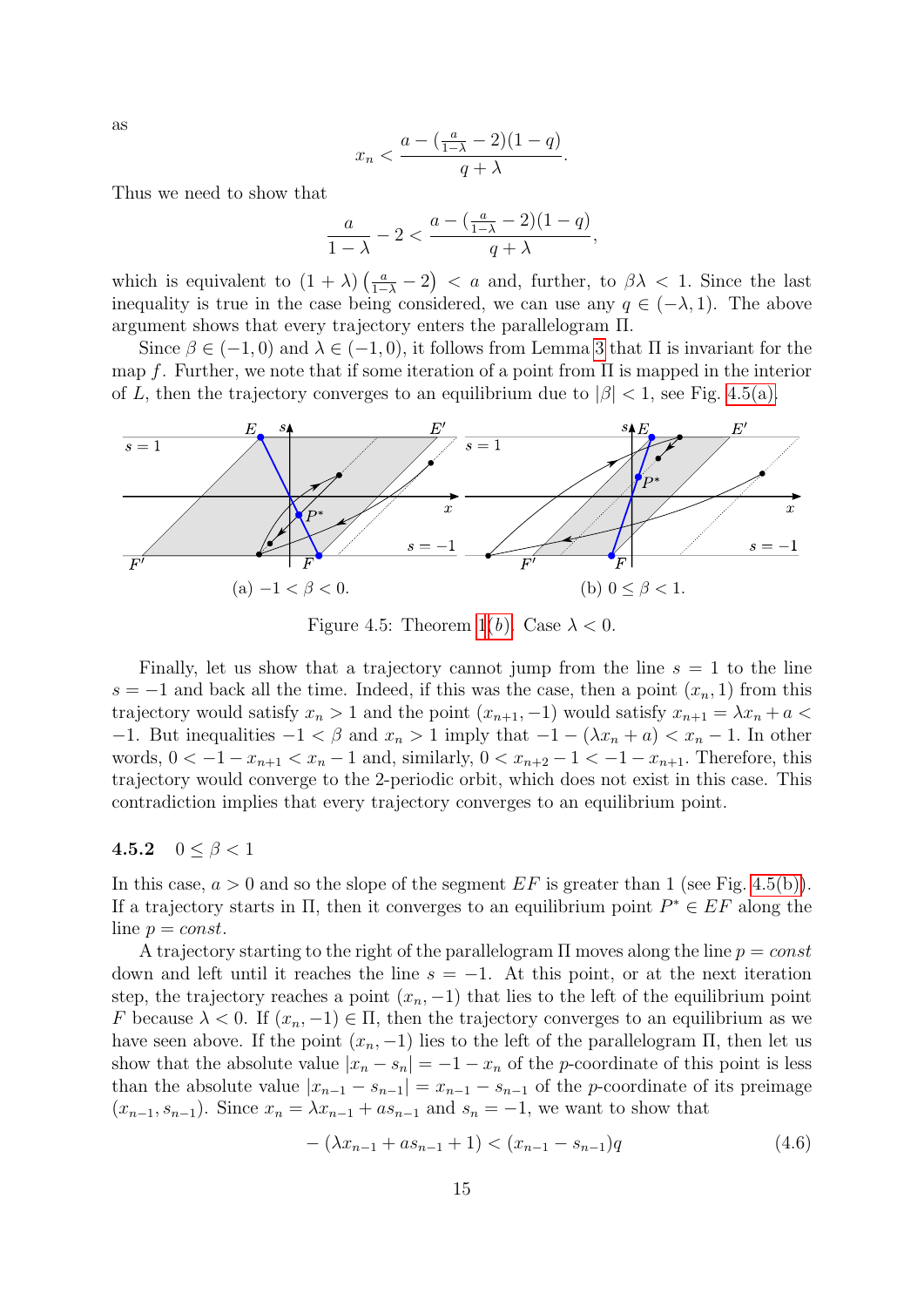with some  $q \in (-\lambda, 1)$  independent of the point  $(x_{n-1}, s_{n-1})$ . Equivalently,

$$
x_{n-1} - s_{n-1} > \frac{-\beta s_{n-1} - 1}{q + \lambda}.
$$

Indeed, since the point  $(x_{n-1}, s_{n-1})$  lies to the right of  $\Pi$ , we have  $x_{n-1} - s_{n-1} > \frac{-a}{1-\lambda} + 1$ and it remains to show that

$$
\frac{-a}{1-\lambda} + 1 > \frac{-\beta s_{n-1} - 1}{q + \lambda}
$$

This inequality is equivalent to

<span id="page-15-1"></span>
$$
1 + q > -\beta s_{n-1}(1 - \lambda) + \beta (q + \lambda). \tag{4.7}
$$

.

If we set  $q = -\lambda + \varepsilon$  with a sufficiently small  $\varepsilon > 0$ , then  $q \in (0,1)$  and the inequalities  $|s_{n-1}| \leq 1$  and  $0 \leq \beta < 1$  imply that

$$
-\beta s_{n-1}(1-\lambda) < 1-\lambda, \qquad \beta(q+\lambda) = \varepsilon(\lambda + a) < \varepsilon,
$$

hence the relation  $(4.7)$  holds.

Since q in [\(4.6\)](#page-14-1) does not depend on  $(x_{n-1}, s_{n-1})$  and the segment connecting the points  $P_1 = (1, 1)$  and  $P_2 = (-1, -1)$  belongs to the interior of  $\Pi$ , all trajectories that start outside the parallelogram Π will eventually enter Π and converge to one of the equilibrium points.

### <span id="page-15-0"></span>4.6 Cas[e](#page-4-2)  $(e)$

In this case,  $a > 0$  and the slope of the segment  $EF$  is positive and less than 1 (see Fig. [4.6\)](#page-16-0).

1 Denote by  $l_1$  and  $l_2$  the open half-lines starting at the point E on the upper boundary of the strip  $L$ :

$$
l_1 = \left\{ (x, s) : x > \frac{a}{1 - \lambda}, s = 1 \right\}, \qquad l_2 = \left\{ (x, s) : x < \frac{a}{1 - \lambda}, s = 1 \right\}
$$

and by  $l_3$  and  $l_4$  the half-lines starting from the point F on the lower boundary of the strip L:

$$
l_3 = \left\{ (x, s) : x < -\frac{a}{1 - \lambda}, s = -1 \right\}, \qquad l_4 = \left\{ (x, s) : x > -\frac{a}{1 - \lambda}, s = -1 \right\}.
$$

From the condition  $\lambda < 0$  it follows that  $f(l_2) \subseteq l_1$  and  $f(l_4) \subseteq l_3$ . Also from Lemma [1](#page-7-1) it follows that for any point  $(x_n, s_n)$  such that  $x_n > \frac{as_n}{1}$  $\frac{as_n}{1-\lambda}$  one has  $x_{n+1} < x_n$ . Thus, starting from  $l_1$ , any trajectory arrives after finitely many iterations to the closed halfline  $\overline{l_3}$ . Hence, we can define the first-hitting map  $\mathcal{P}: l_1 \to \overline{l_3}$  as  $\mathcal{P}(A) = f^k(A)$  where  $f^k(A) \in \overline{l_3}$  and  $f^i(A) \notin \overline{l_3}$  for  $i = 0, \ldots, k-1$ . This map can be represented by the scalar function  $T: (\frac{a}{1-\lambda}, \infty) \to [\frac{a}{1-\lambda}]$  $\frac{a}{1-\lambda}$ , ∞) defined by the formula

$$
(-T(x), -1) = \mathcal{P}(x, 1), \qquad x \in \left(\frac{a}{1-\lambda}, \infty\right). \tag{4.8}
$$

It is convenient to set  $T(\frac{a}{1-}$  $\frac{a}{1-\lambda}$  =  $\frac{a}{1-\lambda}$  and consider T as a map of the half-line  $\left[\frac{a}{1-\lambda}, \infty\right)$ into itself.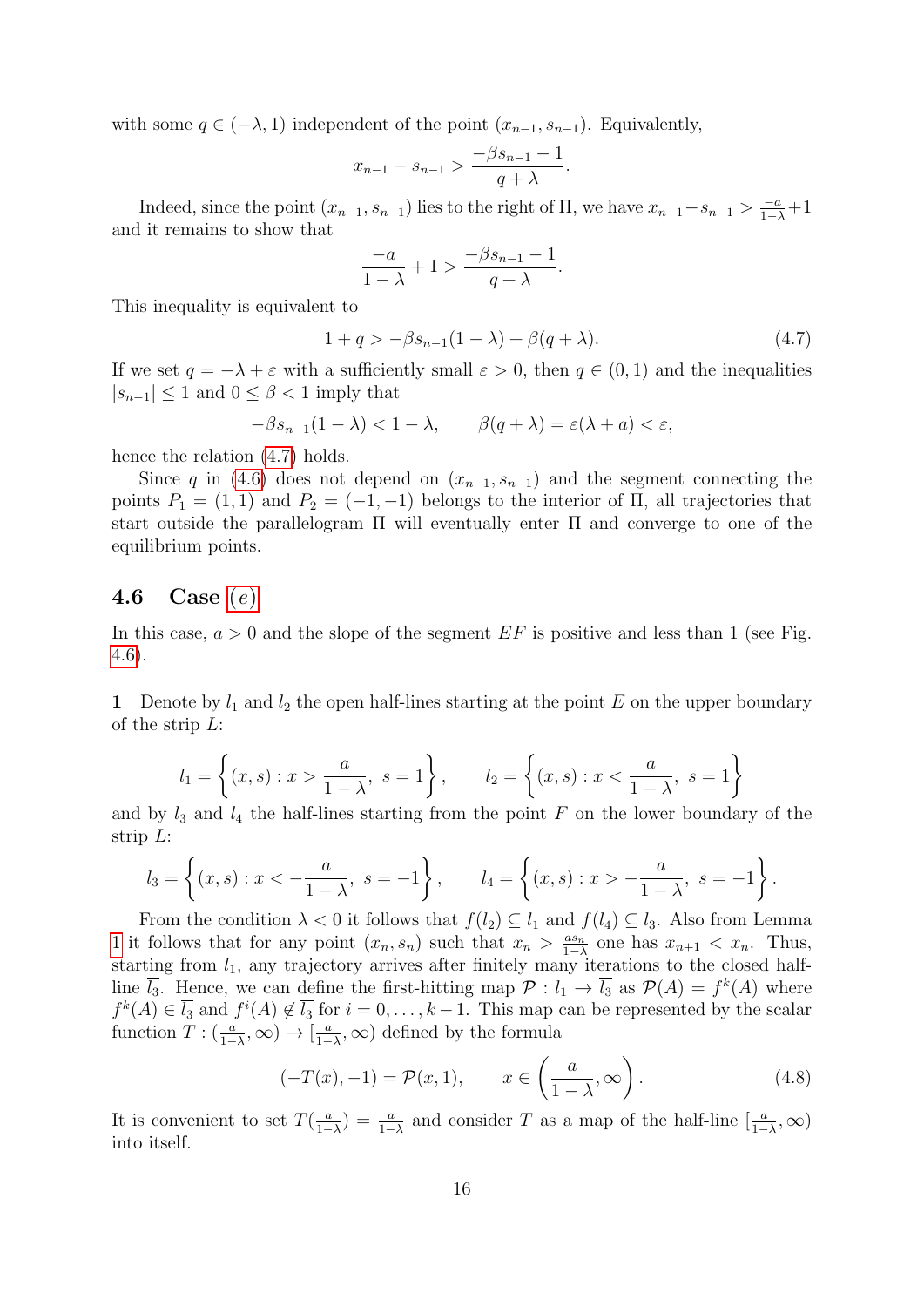2 In this part, we describe the structure of the function  $T(x)$ . We begin with the following observation.

<span id="page-16-2"></span>**Lemma 5.** Let  $(x_0, 1) \in l_1$  be a point such that the first  $n - 1$  iterations of it under the map f belong to the line  $p = const$ . Then for any  $m \leq n$  we have

<span id="page-16-1"></span>
$$
x_m = \beta^m x_0 - a(x_0 - 1) \sum_{i=0}^{m-1} \beta^i.
$$
 (4.9)

*Proof.* For  $m = 1$  equation [\(4.9\)](#page-16-1) is obvious. Suppose that (4.9) holds for  $m < n$ . Then

$$
x_{m+1} = \lambda x_m + a(1 + x_m - x_0) = \beta^{m+1} x_0 - a(x_0 - 1) \sum_{i=0}^{m} \beta^i.
$$

Let us show that for any  $k \in \mathbb{N}$  there exists a unique point  $(r_k, 1) \in l_1$  such that its first  $k-1$  iterations under the map f belong to the line  $p = const$  and its k-th iteration is  $(r_k - 2, -1)$ . Setting  $m = k$ ,  $x_0 = r_k$ , and  $x_m = r_k - 2$  in [\(4.9\)](#page-16-1), we obtain

<span id="page-16-3"></span>
$$
r_k = \frac{2 + a \frac{1 - \beta^k}{1 - \beta}}{1 - \beta^k + a \frac{1 - \beta^k}{1 - \beta}}
$$
(4.10)

<span id="page-16-0"></span>(it is easy to see that the denominator does not vanish as long as  $f^i(r_k, 1)$  belongs to the interior of L for  $i = 1, ..., k - 1$ .



Figure 4.6: The segment  $\Xi_k$  and its images  $f^k(\Xi_k)$  and  $f^{k+1}(\Xi_k)$ .

Next we show that for any  $k \in \mathbb{N}$  there exists a unique point  $(q_k, 1) \in l_1$  such that its first  $k-1$  iterations under the map f belong to the line  $p = const$  and its k-th iteration is F.

Obviously,  $q_1 = \frac{1}{\lambda}$  $\frac{1}{\lambda}(-a - \frac{a}{1-a})$  $\frac{a}{1-\lambda}$ ). Set  $R_i = (r_i, 1)$  and consider the k-th iteration of the segment  $\Xi_k = R_{k+1}R_k$ . The point  $R_k$  is mapped to the point  $(r_k - 2, -1)$ , and the image of the point  $R_{k+1}$  belongs to the interior of L. Hence,  $f^k(\Xi_k)$  is a segment which lies entirely to the right of the segment  $EF$  and all its points except  $f^k(R_k)$  belong to the interior of L. Consider the  $(k+1)$ -st iteration of  $\Xi_k$ . The point  $f^{k+1}(R_k)$  lies on the line  $s = -1$  to the left of the point F, while  $f^{k+1}(R_{k+1}) = (r_{k+1} - 2, -1)$ . Hence,  $f^{k+1}(\Xi_k)$  is a segment on the line  $s = -1$  and  $F \in f^{k+1}(\Xi_k)$ , see Fig. [4.6.](#page-16-0) Hence, there exists a point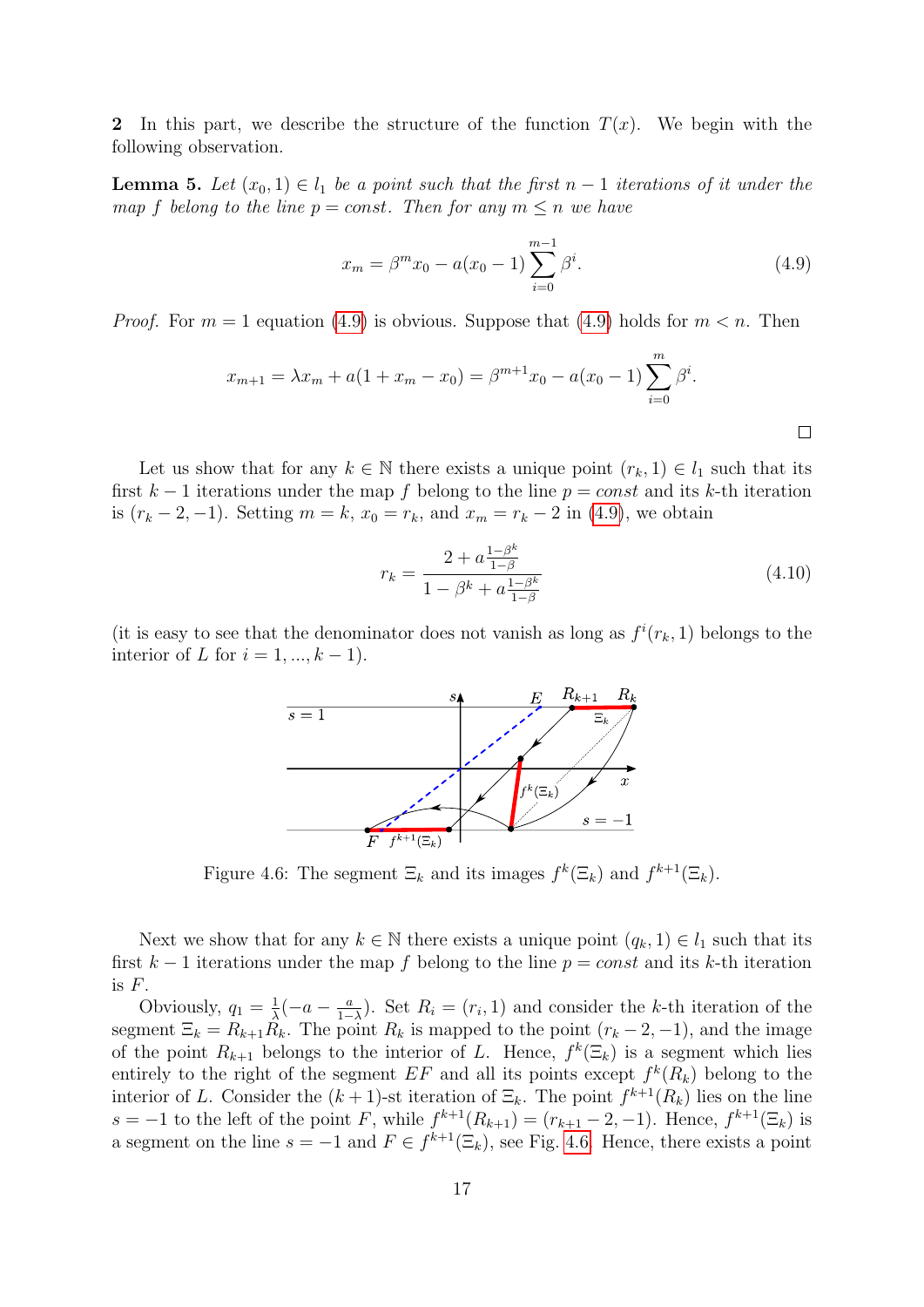$q_{k+1} \in (r_{k+1}, r_k)$  for each  $k \in \mathbb{N}$ . Now  $q_k$  can be found in a unique way using Lemma [5](#page-16-2) by setting  $m = k$ ,  $x_0 = q_k$ , and  $x_m = \frac{-a}{1 - k}$  $\frac{-a}{1-\lambda}$ :

<span id="page-17-2"></span>
$$
q_k = \frac{-\frac{a}{1-\lambda} - a\frac{1-\beta^k}{1-\beta}}{\beta^k - a\frac{1-\beta^k}{1-\beta}}.\tag{4.11}
$$

Since  $a > 0$  and  $\beta > 1$ , the denominator does not vanish. Note that

<span id="page-17-0"></span>
$$
q_1 > r_1 > q_2 > r_2 > \dots > \frac{a}{1 - \lambda}, \qquad q_k, r_k \to \frac{a}{1 - \lambda} \text{ as } k \to \infty.
$$
 (4.12)

It follows from the relation  $(r_k-2,-1) = f^k(R_k)$  that  $f^{k+1}(R_k) = (\lambda(r_k-2) - a, -1),$ i.e.,

<span id="page-17-1"></span>
$$
T(r_k) = a - \lambda(r_k - 2). \tag{4.13}
$$

Combining  $(4.12)$  and  $(4.13)$ , we see that

<span id="page-17-4"></span>
$$
T(r_1) > T(r_2) > \dots, \qquad T(r_k) - \frac{a}{1 - \lambda} \to T_* > 0,
$$
\n(4.14)

where

<span id="page-17-3"></span>
$$
T_* = \frac{2\lambda(1 - a - \lambda)}{1 - \lambda}.
$$
\n(4.15)

Furthermore, the above argument shows that the function  $T(x)$  is continuous and piecewise linear for  $x \in (a/(1-\lambda), \infty)$ . Using [\(4.10\)](#page-16-3), [\(4.11\)](#page-17-2), and [\(4.13\)](#page-17-1), we see that it increases on the intervals  $(q_1, \infty)$  and  $(q_k, r_{k-1}), k = 2, 3, \ldots$  with

<span id="page-17-7"></span>
$$
T'(x) = -\lambda, \ x \in (q_1, \infty), \quad T'(x) = -\left(\beta^k - a\frac{1 - \beta^k}{1 - \beta}\right), \ x \in (q_k, r_{k-1}), \tag{4.16}
$$

respectively, and decreases on the intervals  $(r_k, q_k)$ ,  $k \in \mathbb{N}$ , with

<span id="page-17-6"></span>
$$
T'(x) = -\lambda \left(\beta^k - a \frac{1 - \beta^k}{1 - \beta}\right), \quad x \in (r_k, q_k), \tag{4.17}
$$

see Fig. [4.7.](#page-18-0) Every point  $x \in [q_1, \infty)$  possesses the property that  $f(x, 1) \in l_3$ . Every point  $x \in [q_{k+1}, q_k)$ ,  $k \in \mathbb{N}$ , possesses the property that the  $(k+1)$ th iteration of the point  $(x, 1) \in l_1$  under the map f reaches the half-line  $l_3$  for the first time.

3 Now we show that system [\(2.2\)](#page-2-1) has periodic orbits of all sufficiently large periods. Fix  $k_1 \in \mathbb{N}$  such that

<span id="page-17-5"></span>
$$
q_{k_1} - \frac{a}{1 - \lambda} < T_*,\tag{4.18}
$$

where  $T_* > 0$  is given by [\(4.15\)](#page-17-3). Note that  $T([r_{k_1}, q_{k_1}]) = \left[\frac{a}{1-\lambda}, T(r_{k_1})\right]$ . Fix  $k_2 \in \mathbb{N}$  such that

$$
q_{k_2} < T(r_{k_1}).
$$

For any  $m \geq k_2$ , denote by  $\Theta_m$  the subsegment of  $[r_{k_1}, q_{k_1}]$  such that  $T(\Theta_m) = [r_m, q_m]$ . It follows from [\(4.14\)](#page-17-4) and [\(4.18\)](#page-17-5) that

$$
T^{2}(\Theta_{m}) \supset \left[\frac{a}{1-\lambda}, \frac{a}{1-\lambda} + T_{*}\right] \supset \Theta_{m}.
$$

Hence, the map  $T^2$  has a fixed point in  $\Theta_m$ . Due to the argument in part 2 of this section, the corresponding periodic solution of the system  $(2.2)$  will be of period  $k_1+m+2$ . Hence, for any  $k \geq k_1 + k_2 + 2$ , system  $(2.2)$  has k-periodic orbit.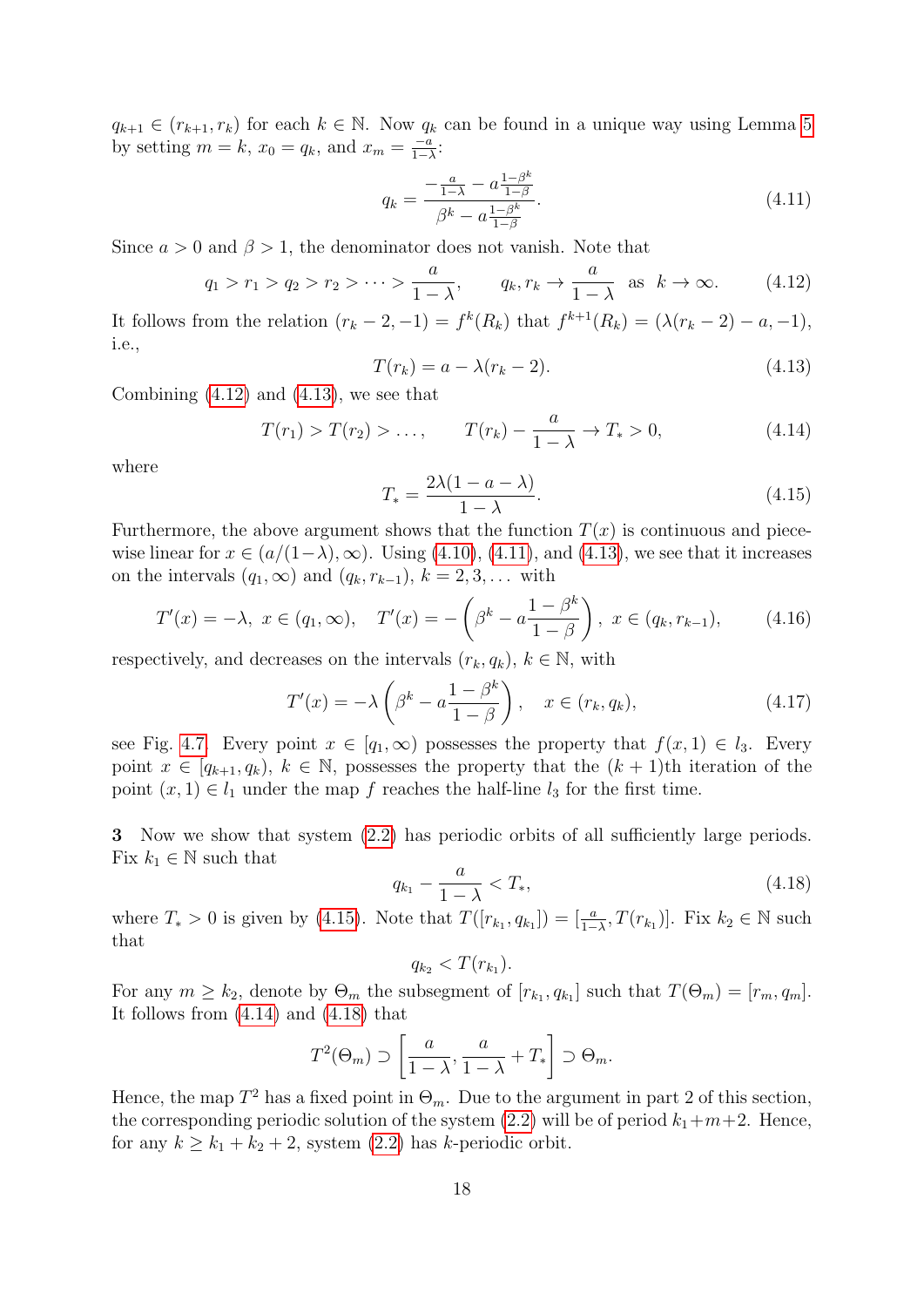<span id="page-18-0"></span>

Figure 4.7: Graph of the map  $T(x)$  for  $x \in \left(\frac{a}{1-x}\right)$  $\frac{a}{1-\lambda}, \infty$ ).

4 To compl[e](#page-4-2)te the proof of statement  $(e)$ , it remains to show that system  $(2.2)$  has no more than one stable periodic orbit. In this part, we find a necessary and sufficient condition for the map  $T(x)$  to have fixed points in the interval  $(q_{k+1}, q_k)$  (obviously,  $T(x)$ ) has no fixed points for  $x \ge q_1$  because  $T'(x) = -\lambda \in (0,1)$  for all  $x > q_1$ ). Then we show that at most one fixed point of  $T(x)$  can be stable. Finally, in part 5, we prove that all the periodic orbits of  $T(x)$  with minimal period greater than 1 are unstable.

<span id="page-18-4"></span>**Lemma 6.** The map  $T(x)$  has a fixed point in the interval  $(q_{k+1}, q_k)$  if and only if

<span id="page-18-2"></span>
$$
1 + \lambda \beta^k \le 0. \tag{4.19}
$$

The period of the corresponding orbit of system  $(2.2)$  equals  $(2k+2)$ .

*Proof.* The interval  $(q_{k+1}, q_k)$  contains a fixed point if and only if

<span id="page-18-1"></span>
$$
T(r_k) \ge r_k,\tag{4.20}
$$

see Fig. [4.7.](#page-18-0) Using formulas  $(4.10)$  and  $(4.13)$ , we see that  $(4.20)$  is equivalent to

$$
\frac{a+2\lambda}{1+\lambda} \geq \frac{2+a\frac{1-\beta^k}{1-\beta}}{1-\beta^k + a\frac{1-\beta^k}{1-\beta}},
$$

which can be rewritten as [\(4.19\)](#page-18-2).

Note that, given a and  $\lambda$ , inequality [\(4.19\)](#page-18-2) holds for all sufficiently large k. We denote by  $k_0 = k_0(\lambda, a)$  the smallest k with this property.

Now we fix a and  $\lambda$  and an arbitrary  $k \geq k_0(\lambda, a)$  and study the stability of the fixed points of  $T(x)$  in the interval  $(q_{k+1}, q_k)$ . First, note that if [\(4.19\)](#page-18-2) holds as an equality, then the interval  $(q_{k+1}, q_k)$  contains a unique fixed point  $r_k$ . It is unstable because the slope of the graph of  $T(x)$ ,  $x \in (q_{k+1}, r_k)$  is positive and greater than one. Assume that [\(4.19\)](#page-18-2) holds as a strict inequality, i.e,

<span id="page-18-3"></span>
$$
1 + \lambda \beta^k < 0. \tag{4.21}
$$

 $\Box$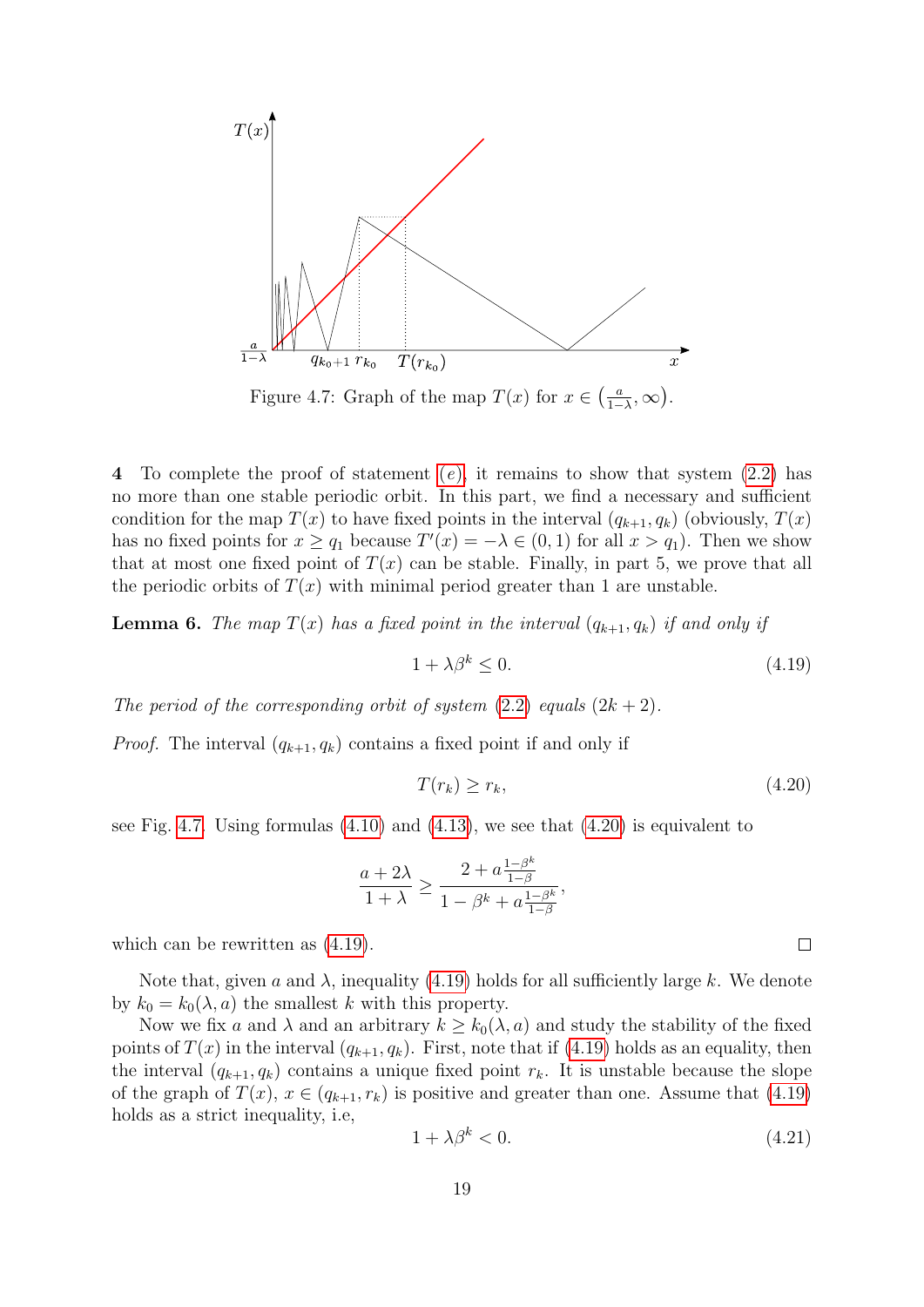Then there are two fixed points on the interval  $(q_{k+1}, q_k)$ . The left one belongs to the interval  $x \in (q_{k+1}, r_k)$  and is unstable (as in the previous case). The right one belongs to the interval  $(r_k, q_k)$ . It is stable if and only if

<span id="page-19-0"></span>
$$
T'(x) \in [-1, 0), \quad x \in (r_k, q_k). \tag{4.22}
$$

Combining [\(4.22\)](#page-19-0) and [\(4.17\)](#page-17-6), we conclude that the fixed point from the interval  $(r_k, q_k)$ is stable if and only if

<span id="page-19-1"></span>
$$
\lambda \beta^k + a - 1 \ge 0. \tag{4.23}
$$

<span id="page-19-4"></span>**Lemma 7.** Inequalities [\(4.21\)](#page-18-3) and [\(4.23\)](#page-19-1) are either incompatible for all  $k \geq k_0$ , or they hold for  $k = k_0$  only.

*Proof.* In the parameter plane  $(\lambda, \beta)$ , we introduce the regions  $\Omega_k$  (see [\(2.5\)](#page-4-5)). Assume that for given  $(\lambda, \beta)$ , inequalities [\(4.21\)](#page-18-3) and [\(4.23\)](#page-19-1) hold for  $k_1$  and  $k_2$ . Then,  $(\lambda, \beta) \in \Omega_{k_1} \cap \Omega_{k_2}$ . But  $\Omega_{k_1}$  and  $\Omega_{k_2}$  do not intersect for  $k_1 \neq k_2$ . Hence, there exists no more than one  $k \geq k_0$  for which inequalities [\(4.21\)](#page-18-3) and [\(4.23\)](#page-19-1) hold simultaneously. Assume that both inequalities hold for some  $k > k_0$ . Then inequality [\(4.21\)](#page-18-3) holds also for  $k_0$  by definition of  $k_0$ , while inequality [\(4.23\)](#page-19-1) holds for  $k_0$  due to the monotonicity of its left-hand side with respect to k. However, as we have just seen, both inequalities  $(4.21)$  and  $(4.23)$  cannot hold for two different values  $k$  and  $k_0$  simultaneously.  $\Box$ 

5 We denote by  $r_*$  the (unique) fixed point of the map  $T(x)$  in the interval  $[r_{k_0}, q_{k_0})$ , where  $k_0 = k_0(\lambda, a)$  was introduced in part 4. Recall that the map  $T(x)$  has no fixed points for  $x > r_*$ . In particular, this implies that

<span id="page-19-2"></span>
$$
T(x) < x \quad \text{for all } x > r_*. \tag{4.24}
$$

It remains to show that all the fixed points of any iteration of  $T(x)$ , except for the possibly stable fixed point  $r_*,$  are unstable.

First, we note that the fixed points of any iteration belong to the segment  $\left[\frac{a}{1-\lambda}, T(r_{k_0})\right]$ . Indeed, if  $x > T(r_{k_0})$ , then  $x > r_*$ , and [\(4.24\)](#page-19-2) implies that either  $T<sup>j</sup>(x) \in \left[\frac{a}{1-r}\right]$  $\frac{a}{1-\lambda}, T(r_{k_0})]$ for some j, or  $T^j(x) \to T(r_{k_0})$  as  $j \to \infty$ .

Second, let us show that the segment  $\left[\frac{a}{1-\lambda}, T(r_{k_0})\right]$  is mapped onto itself under  $T(x)$ . Indeed,  $[q_{k_0+1}, r_{k_0}] \subset \left[\frac{a}{1-a}\right]$  $\frac{a}{1-\lambda}, T(r_{k_0})$  and  $T([q_{k_0+1}, r_{k_0}]) = [\frac{a}{1-\lambda}, T(r_{k_0})]$ . Hence,  $[\frac{a}{1-\lambda}, T(r_{k_0})] \subset$  $T([\frac{a}{1-\lambda}, T(r_{k_0})])$ . On the other hand,  $T(x) \leq T(r_{k_0})$  for  $x \leq r_*$  due to the monotonicity of  $T(r_k)$  (see [\(4.14\)](#page-17-4)) and  $T(x) < x \leq T(r_{k_0})$  for  $x \in [r_*, T(r_{k_0})]$  due to [\(4.24\)](#page-19-2). Thus,

$$
T\left(\left[\frac{a}{1-\lambda}, T(r_{k_0})\right]\right) = \left[\frac{a}{1-\lambda}, T(r_{k_0})\right],
$$

and it suffices to study the iterations of  $T(x)$  on the segment  $\left[\frac{a}{1-\lambda}, T(r_{k_0})\right]$ . We consider two cases: fixed point  $r_*$  being stable or unstable.

**5.1** Assume that the fixed point  $r_*$  is stable. Let us show that

<span id="page-19-3"></span>
$$
T(r_{k_0}) \in [r_*, q_{k_0}). \tag{4.25}
$$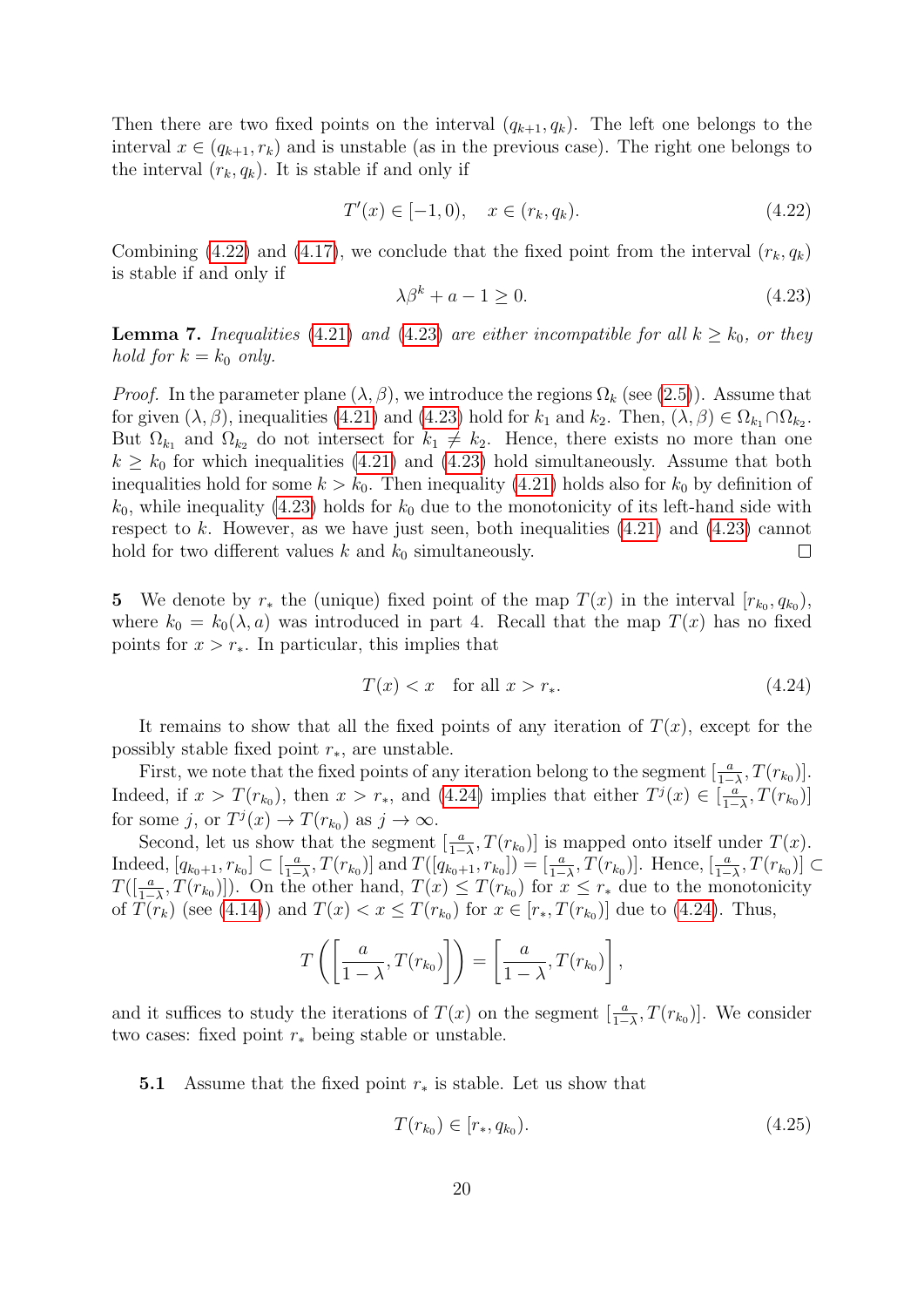Obviously  $T(r_{k_0}) \geq r_*$ . On the other hand, since

<span id="page-20-0"></span>
$$
|T'(x)| \le 1 \quad \text{for all } x \in (r_{k_0}, q_{k_0}),\tag{4.26}
$$

it follows that

$$
q_{k_0} - r_{k_0} \ge T(r_{k_0}) - \frac{a}{1 - \lambda} > T(r_{k_0}) - r_{k_0},
$$

i.e.,  $T(r_{k_0}) \leq q_{k_0}$ .

Next, we show that the segment  $[r_{k_0}, T(r_{k_0})]$  is invariant under T, i.e.,

<span id="page-20-1"></span>
$$
T([r_{k_0}, T(r_{k_0})]) \subset [r_{k_0}, T(r_{k_0})]. \tag{4.27}
$$

Since  $T(x)$  is linear on this segment, we need to check the images  $T(r_{k_0})$  and  $T^2(r_{k_0})$  of the end points only. Obviously,  $T(r_{k_0})$  belongs to this segment. Moreover, relations [\(4.25\)](#page-19-3) and [\(4.26\)](#page-20-0) show that all the iterations of  $r_{k_0}$  under the map T belong to the segment  $[r_{k_0}, T(r_{k_0})]$  (and converge to  $r_*$ ). In particular,  $T^2(r_{k_0})$  belongs to this interval.

Now we are ready to prove that the fixed points of any iteration of  $T(x)$ , except for  $r_*,$  are unstable. Assume, to the contrary, that  $x_* \in \left(\frac{a}{1-r}\right)$  $\frac{a}{1-\lambda}$ ,  $T(r_{k_0})$  is a stable fixed point of  $T^{j*}(x)$  for some  $j_* \geq 2$  and  $x_* \neq r_*$ . We have seen in part 4 of this section that  $|T'(x)| > 1$  for all  $x \in (r_{k+1}, q_{k+1}) \cup (q_{k+1}, r_k)$ ,  $k \geq k_0$ . Therefore, the only possibility for  $x_*$  to be stable is that  $T^j(x_*) \in [r_{k_0}, T(r_{k_0})]$  for some  $j \in \mathbb{N}$ . However, all the trajectories entering this segment converge to  $r_*$  due to [\(4.26\)](#page-20-0) and [\(4.27\)](#page-20-1).

**5.2** Assume that the fixed point  $r_*$  is unstable. Then  $k_0 > 1$  (otherwise,  $|T'(r_*)|$  =  $\lambda^2$  < 1). It follows from the monotonicity of  $T(r_k)$  (see [\(4.14\)](#page-17-4)) and [\(4.24\)](#page-19-2) that  $T(r_{k_0})$  <  $T(r_{k_0-1}) < r_{k_0-1}$ , i.e.,

<span id="page-20-2"></span>
$$
\left[\frac{a}{1-\lambda}, T(r_{k_0})\right] \subset \left[\frac{a}{1-\lambda}, r_{k_0-1}\right].\tag{4.28}
$$

But  $|T'(x)| > 1$  for all  $x \in (q_{k+1}, r_k) \cup (r_k, q_k), k \geq k_0$ , due to part 4 of this section, and  $|T'(x)| = |\lambda^{-1}T'(r_*)| > 1$  for all  $x \in (q_{k_0}, r_{k_0-1})$  due to [\(4.16\)](#page-17-7) and [\(4.17\)](#page-17-6). This and [\(4.28\)](#page-20-2) imply that the absolute values of all the slopes of the graph of  $T(x)$  on the interval  $\left[\frac{a}{1-\lambda}, T(r_{k_0})\right]$  are greater than 1. Hence, the same is true for any iteration of  $T(x)$ on this interval. Therefore, all the fixed points of any iteration of  $T$  are unstable. This completes the proof of statement [\(](#page-4-2)e) of Theorem [1.](#page-3-2)

#### Proof of Theorem [2](#page-4-3)

If  $(\lambda, \beta) \in \Omega_k$  for some  $k \in \mathbb{N}$ , then, according to Lemmas [6](#page-18-4) and [7](#page-19-4), the map T has a stable fixed point in the interval  $[r_k, q_k]$  and  $k = k_0(\lambda, a)$ . It corresponds to the stable  $(2k+2)$ -periodic orbit of system  $(2.2)$ . According to part 5.1 of this section, all the other periodic orbits are unstable.

If  $(\lambda, a) \notin \bigcup_{k \in \mathbb{N}} \Omega_k$ , then, according to Lemma [7,](#page-19-4) the map T has no stable fixed points. Therefore, due to part 5.2 of this section, all the periodic orbits are unstable.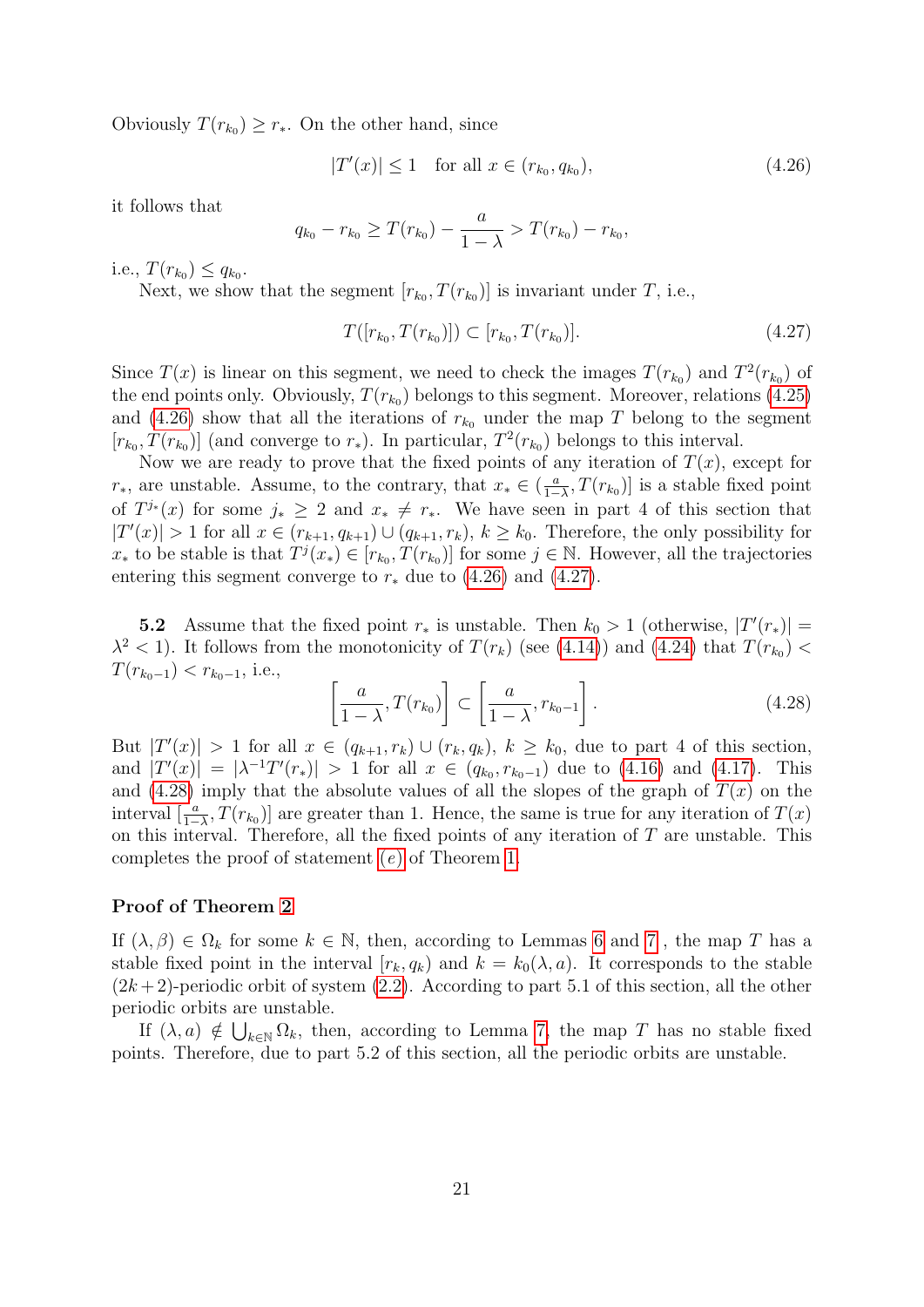<span id="page-21-2"></span>

Figure 4.8: Case  $\beta = 1, \lambda < 0$ . The parallelogram  $\Pi$  degenerates to the segment EF with slope 1.

## <span id="page-21-0"></span>4.7 Case  $(f)$  $(f)$

In this case, the parallelogram Π degenerates into the segment of the equilibrium points  $EF$  with the slope 1 (see Fig. [4.8\)](#page-21-2).

Let us consider a point  $(x_n, s_n) \notin EF$ . To be definite, assume that  $p_n = x_n - s_n > 0$ . Denote by  $(x_{n+k}, s_{n+k})$  the first iteration that reaches the line  $s = -1$  after the moment n, i.e.,  $s_{n+i} > -1$  for  $i = 0, ..., k-1$  and  $s_{n+k} = -1$  (if  $s_n = -1$  we agree that  $k = 0$ . If  $p_{n+k} = 0$ , then the trajectory ends at the point F. If  $p_{n+k} > 0$ , then  $0 < p_{n+k} \leq p_{n+k-1} = \cdots = p_n$  and

<span id="page-21-3"></span>
$$
p_{n+k+1} = \lambda x_{n+k} + a s_{n+k} - s_{n+k+1} = \lambda x_{n+k} - a + 1 = \lambda x_{n+k} + \lambda = \lambda p_{n+k}, \qquad (4.29)
$$

where we use  $a = 1 - \lambda$ . If  $p_{n+k} < 0$ , then  $p_{n+k} < 0 < p_{n+k-1} = \cdots = p_n$  and

$$
p_{n+k} = \lambda x_{n+k-1} + a s_{n+k-1} - s_{n+k} = \lambda p_{n+k-1} + s_{n+k-1} - s_{n+k} \ge \lambda p_{n+k-1},
$$

hence

<span id="page-21-4"></span>
$$
|p_{n+k}| \le |\lambda| |p_{n+k-1}|. \tag{4.30}
$$

Inequalities [\(4.29\)](#page-21-3) and [\(4.30\)](#page-21-4) and similar inequalities that hold for ascending parts of trajectories, due to  $(4.1)$ , show that the trajectory either ends up at E or F, or converges to the segment EF.

#### <span id="page-21-1"></span>4.8 Case  $(q)$

For  $\beta = -1$  it is straightforward to see that the parallelogram  $\Sigma$ , which is contained in Π, consists of 2-periodic orbits and the segment EF of equilibrium points.

If  $\lambda \geq 0$  (see Fig. [4.9\(a\)\)](#page-22-6), then from Lemma [3](#page-7-4) it follows that the parallelogram  $\Pi$ is invariant under the map f and if  $(x_n, s_n) \in \Pi \setminus \Sigma$ , then either  $(x_{n+1}, s_{n+1}) \in \Sigma$  or  $x_{n+1} < -1$ ,  $s_{n+1} = -1$  or  $x_{n+1} > 1$ ,  $s_{n+1} = 1$ . But, since  $\lambda \geq 0$ , relations  $x_{n+1} < -1$ ,  $s_{n+1} = -1$  and  $f(-1, -1) = (1, 1)$  imply  $x_{n+2} < 1$ ,  $s_{n+2} = 1$  and, similarly, relations  $x_{n+1} > 1$ ,  $s_{n+1} = 1$  and  $f(1, 1) = (-1, -1)$  imply  $x_{n+2} > -1$ ,  $s_{n+2} = -1$ . In both cases,  $(x_{n+2}, s_{n+2}) \in \Sigma$ . Thus,  $f^2$  maps  $\Pi$  into  $\Sigma$ . On the other hand, the argument presented in Section [4.3](#page-10-0) shows that a trajectory starting outside  $\Pi$  either converges to the point  $F$ along the line  $s = -1$  from the right or to the point E along the line  $s = 1$  from the left or meets the boundary of the strip  $L$  inside  $\Pi$ .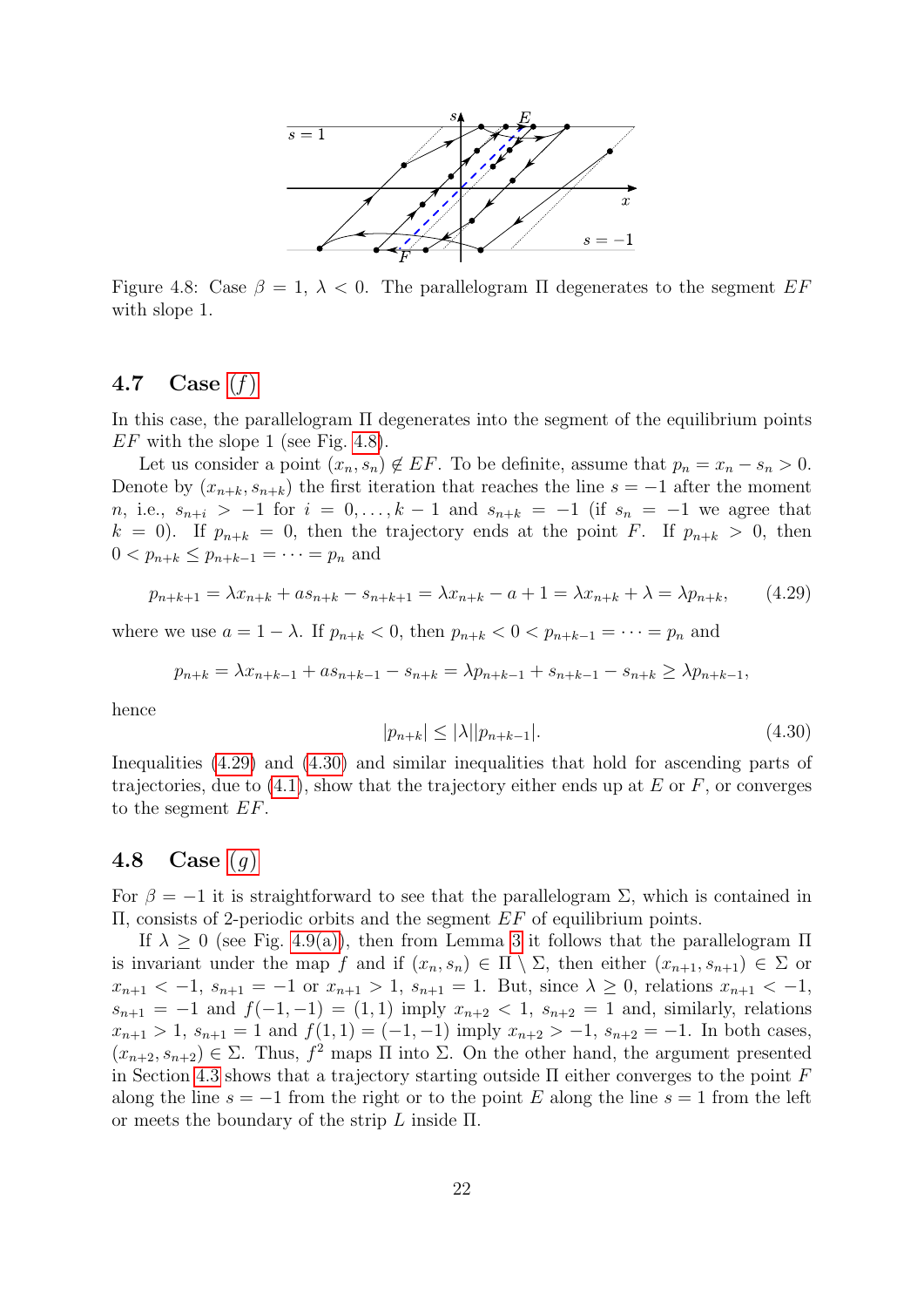<span id="page-22-6"></span>

Figure 4.9: Parallelograms  $\Sigma$  and  $\Pi$  for  $\beta = -1$ .

If  $\lambda < 0$  (see Fig. [4.9\(b\)\)](#page-22-6), then the argument used in Section [4.4](#page-12-0) shows that the set  $M = \{(x, s): x \leq -1, s = -1\} \cup \{(x, s): x \geq 1, s = 1\}$  is invariant under the map f and all the trajectories starting in M converge to the 2-periodic orbit  $(-1, -1)$ ,  $(1, 1)$ . If  $(x_n, s_n) \in \Pi \setminus \Sigma$ , then  $(x_{n+1}, s_{n+1}) \in M \cup \Sigma$  because  $\beta = -1$ . Finally, if  $(x_n, s_n) \notin \Pi$ , then  $(x_{n+k}, s_{n+k}) \in M \cup \Sigma$  for some  $k \in \mathbb{N}$ . This completes the proof of Theorem [1.](#page-3-2)

### Acknowledgements

NB acknowledges Saint-Petersburg State University (research grant 6.38.223.2014), the Russian Foundation for Basic Research (project No  $16 - 01 - 00452$ ) and DFG project SFB 910. The work of PG was supported by the DFG Heisenberg Programme and DFG project SFB 910. DR was supported by NSF grant DMS-1413223.

# References

- <span id="page-22-0"></span>[1] B. Appelbe, D. Flynn, H. Mcnamara, P. O'Kane, A. Pimenov, A. Pokrovskii, D. Rachinskii, and A. Zhezherun. Rate-independent hysteresis in terrestrial hydrology. Control Systems, IEEE, 29(1):44–69, 2009.
- <span id="page-22-1"></span>[2] B. Appelbe, D. Rachinskii, and A. Zhezherun. Hopf bifurcation in a Van der Pol type oscillator with magnetic hysteresis. Physica B: Condensed Matter, 403(2):301–304, 2008.
- <span id="page-22-3"></span>[3] K. J. Aström. Oscillations in systems with relay feedback. In Adaptive control, filtering, and signal processing (Minneapolis, MN, 1993), volume 74 of IMA Vol. Math. Appl., pages 1–25. Springer, New York, 1995.
- <span id="page-22-2"></span>[4] Z. Balanov, W. Krawcewicz, D. Rachinskii, and A. Zhezherun. Hopf bifurcation in symmetric networks of coupled oscillators with hysteresis. J. Dynam. Differential Equations, 24(4):713–759, 2012.
- <span id="page-22-4"></span>[5] L.M. Ball. Hysteresis in unemployment: Old and new evidence. Technical report, National Bureau of Economic Research, 2009.
- <span id="page-22-5"></span>[6] J. Barrdear. Towards a new Keynesian theory of the price level. Technical report, Bank of England and the Centre for Macroeconomics, 2015.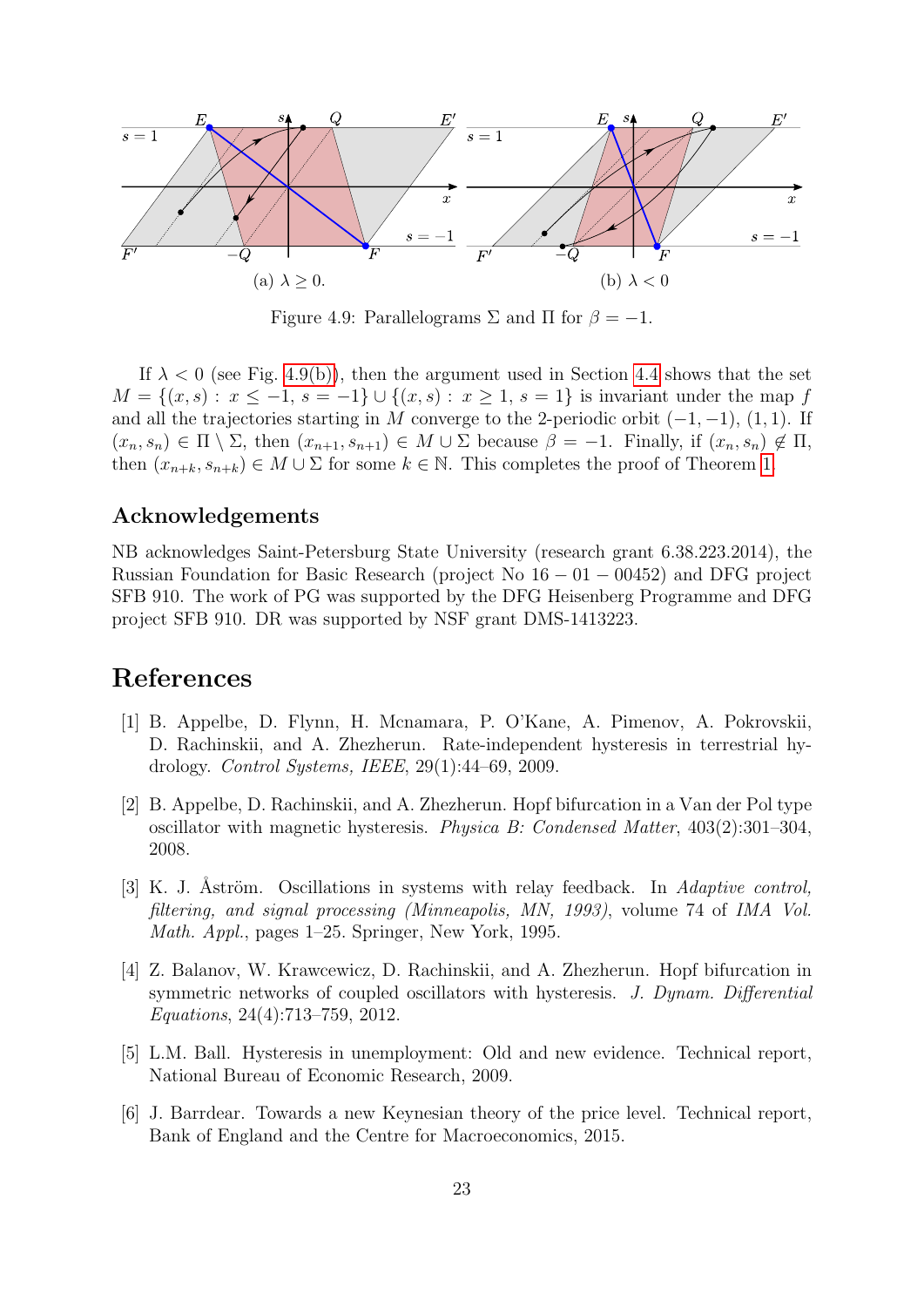- <span id="page-23-10"></span>[7] A. Belke, M. Göcke, and M. Günther. Exchange rate bands of inaction and playhysteresis in German exportssectoral evidence for some OECD destinations. Metroeconomica, 64(1):152–179, 2013.
- <span id="page-23-7"></span>[8] J. Bellaïche. On the path-dependence of economic growth. J. Math. Econom., 46(2):163–178, 2010.
- <span id="page-23-2"></span>[9] M. Brokate, S. McCarthy, A. Pimenov, A. Pokrovskii, and D. Rachinskii. Energy dissipation in hydrological systems due to hysteresis. Environmental Modeling  $\mathcal{B}$ Assessment, 16(4):313–333, 2011.
- <span id="page-23-6"></span>[10] M. Brokate, A. Pokrovskii, D. Rachinskii, and O. Rasskazov. Differential equations with hysteresis via a canonical example. In G. Bertotti and I.D. Mayergoyz, editors, The Science of Hysteresis, pages 127–291. Academic Press, Oxford, 2006.
- <span id="page-23-3"></span>[11] M. Brokate and J. Sprekels. Hysteresis and Phase Transitions. Springer-Verlag, New York, 1996.
- <span id="page-23-12"></span>[12] L. Christiano, M. Trabandt, and K. Walentin. DSGE models for monetary policy analysis. In Handbook of Monetary Economics, pages 285–367. Elsevier, 2011.
- <span id="page-23-4"></span>[13] R. Cross, M. Grinfeld, H. Lamba, and T. Seaman. Stylized facts from a thresholdbased heterogeneous agent model. Eur. Phys. J. B, 57(2):213–218, 2007.
- <span id="page-23-9"></span>[14] R. Cross, H. Hutchinson, H. Lamba, and D. Strachan. Reflections on Soros: Mach, Quine, Arthur and far-from-equilibrium dynamics. Journal of Economic Methodol $oqy, 20(4):357-367, 2013.$
- <span id="page-23-5"></span>[15] R. Cross, H. McNamara, A. Pokrovskii, and D. Rachinskii. A new paradigm for modelling hysteresis in macroeconomic flows. Physica B: Condensed Matter, 403(2):231– 236, 2008.
- <span id="page-23-11"></span>[16] J. Darby, R. Cross, and L. Piscitelli. Hysteresis and unemployment: A preliminary investigation. In G. Bertotti and I.D. Mayergoyz, editors, The Science of Hysteresis, pages 667 – 699. Academic Press, Oxford, 2006.
- <span id="page-23-1"></span>[17] D. Davino, P. Krejčí, and C. Visone. Fully coupled modeling of magneto-mechanical hysteresis through thermodynamic compatibility. Smart Materials and Structures, 22(9):095009, 2013.
- <span id="page-23-13"></span>[18] P. De Grauwe. Booms and busts in economic activity: A behavioral explanation. Journal of Economic Behavior & Organization, 83(3):484–501, 2012.
- <span id="page-23-8"></span>[19] J.C. Driscoll and S. Holden. Behavioral economics and macroeconomic models. Journal of Macroeconomics, 41:133–147, 2014.
- <span id="page-23-0"></span>[20] M. Eleuteri, J. Kopfova, and P. Krejčí. A new phase field model for material fatigue in an oscillating elastoplastic beam. Discrete Contin. Dyn. Syst., 35(6):2465–2495, 2015.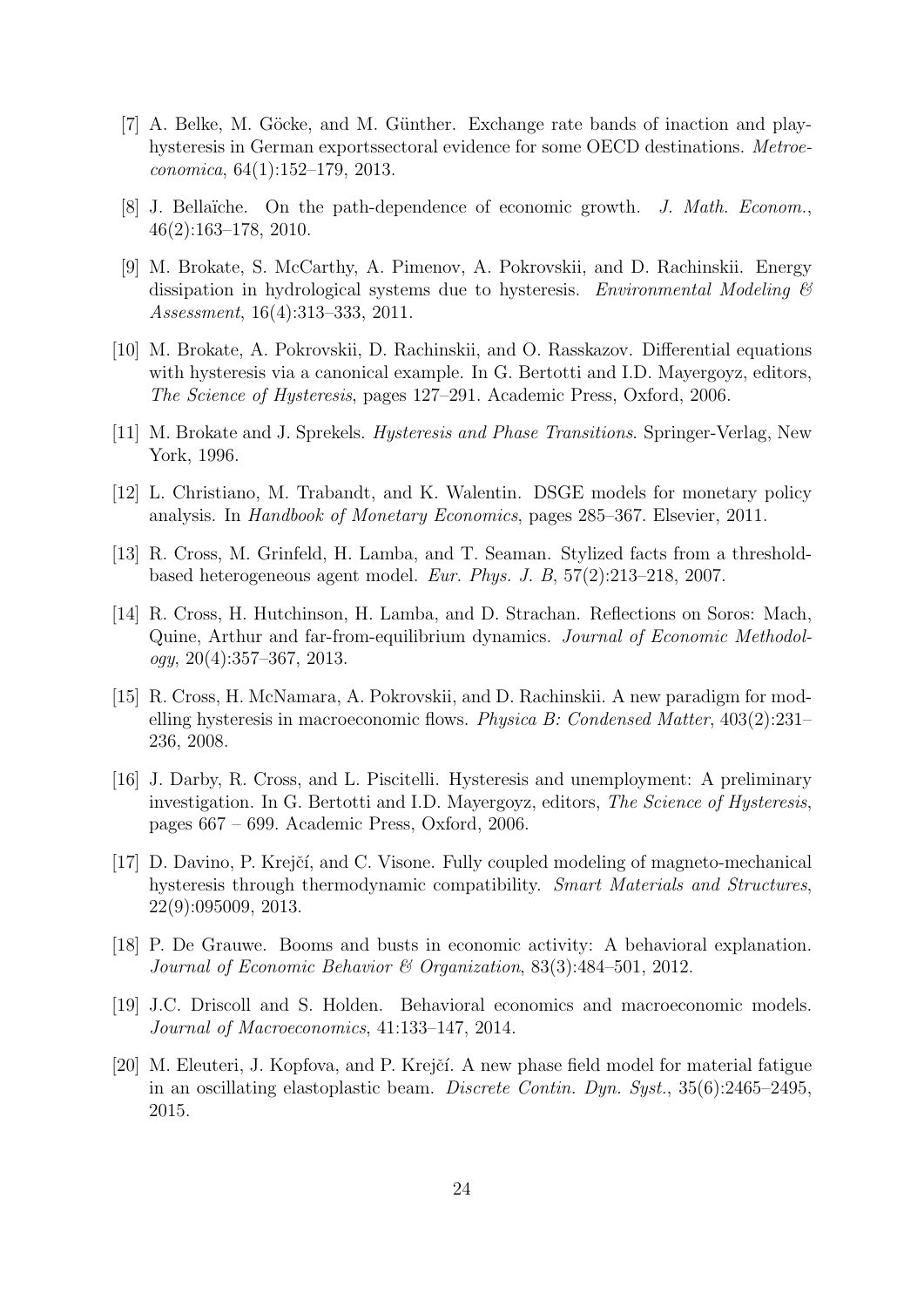- <span id="page-24-6"></span>[21] G. Friedman, S. McCarthy, and D. Rachinskii. Hysteresis can grant fitness in stochastically varying environment. PloS ONE, 9(7):e103241, 2014.
- <span id="page-24-12"></span>[22] M. Göcke. Various concepts of hysteresis applied in economics. *Journal of Economic* Surveys, 16(2):167–188, 2002.
- <span id="page-24-13"></span>[23] M. Göcke and L. Werner. Play hysteresis in supply or in demand as part of a market model. Metroeconomica, 66(2):339–374, 2015.
- <span id="page-24-7"></span>[24] R. S. Harris. Pressure-volume curves of the respiratory system. Respiratory care, 50(1):78–99, 2005.
- <span id="page-24-3"></span>[25] R.V. Iyer and X. Tan. Control of hysteretic systems through inverse compensation. IEEE Control Syst. Mag., 29(1):83–99, 2009.
- <span id="page-24-4"></span>[26] M. Al Janaideh, S. Rakheja, and C.-Y. Su. A generalized Prandtl–Ishlinskii model for characterizing the hysteresis and saturation nonlinearities of smart actuators. Smart Materials and Structures, 18(4):045001, 2009.
- <span id="page-24-11"></span>[27] B. Jayawardhana, R. Ouyang, and V. Andrieu. Stability of systems with the Duhem hysteresis operator: the dissipativity approach. Automatica J. IFAC, 48(10):2657– 2662, 2012.
- <span id="page-24-14"></span>[28] B.D. Keen. Output, inflation, and interest rates in an estimated optimizing model of monetary policy. Review of Economic Dynamics, 12(2):327–343, 2009.
- <span id="page-24-9"></span>[29] A. Krasnosel'skii and D. Rachinskii. Bifurcation of forced periodic oscillations for equations with Preisach hysteresis. Journal of Physics: Conference Series, 22(1):93– 102, 2005.
- <span id="page-24-1"></span>[30] M.A. Krasnosel'skii and A.V. Pokrovskii. Systems with Hysteresis. Springer-Verlag, Berlin, 1989.
- <span id="page-24-0"></span>[31] P. Krejčí. Hysteresis, Convexity and Dissipation in Hyperbolic Equations. Gakkōtosho,Tokyo, 1996.
- <span id="page-24-8"></span>[32] P. Krejčí, H. Lamba, S. Melnik, and D. Rachinskii. Analytical solution for a class of network dynamics with mechanical and financial applications. Physical Review E, 90(3):032822, 2014.
- <span id="page-24-5"></span>[33] P. Krejčí, J.P. O'Kane, A. Pokrovskii, and D. Rachinskii. Stability results for a soil model with singular hysteretic hydrology. Journal of Physics: Conference Series, 268(1):012016, 2011.
- <span id="page-24-2"></span>[34] P. Krejčí and J. Sprekels. Elastic-ideally plastic beams and Prandtl-Ishlinskii hysteresis operators. Math. Methods Appl. Sci., 30(18):2371–2393, 2007.
- <span id="page-24-10"></span>[35] M. Kunze and M.D.P. Monteiro Marques. An introduction to Moreau's sweeping process. In Impacts in mechanical systems (Grenoble, 1999), volume 551 of Lecture Notes in Phys., pages 1–60. Springer, Berlin, 2000.